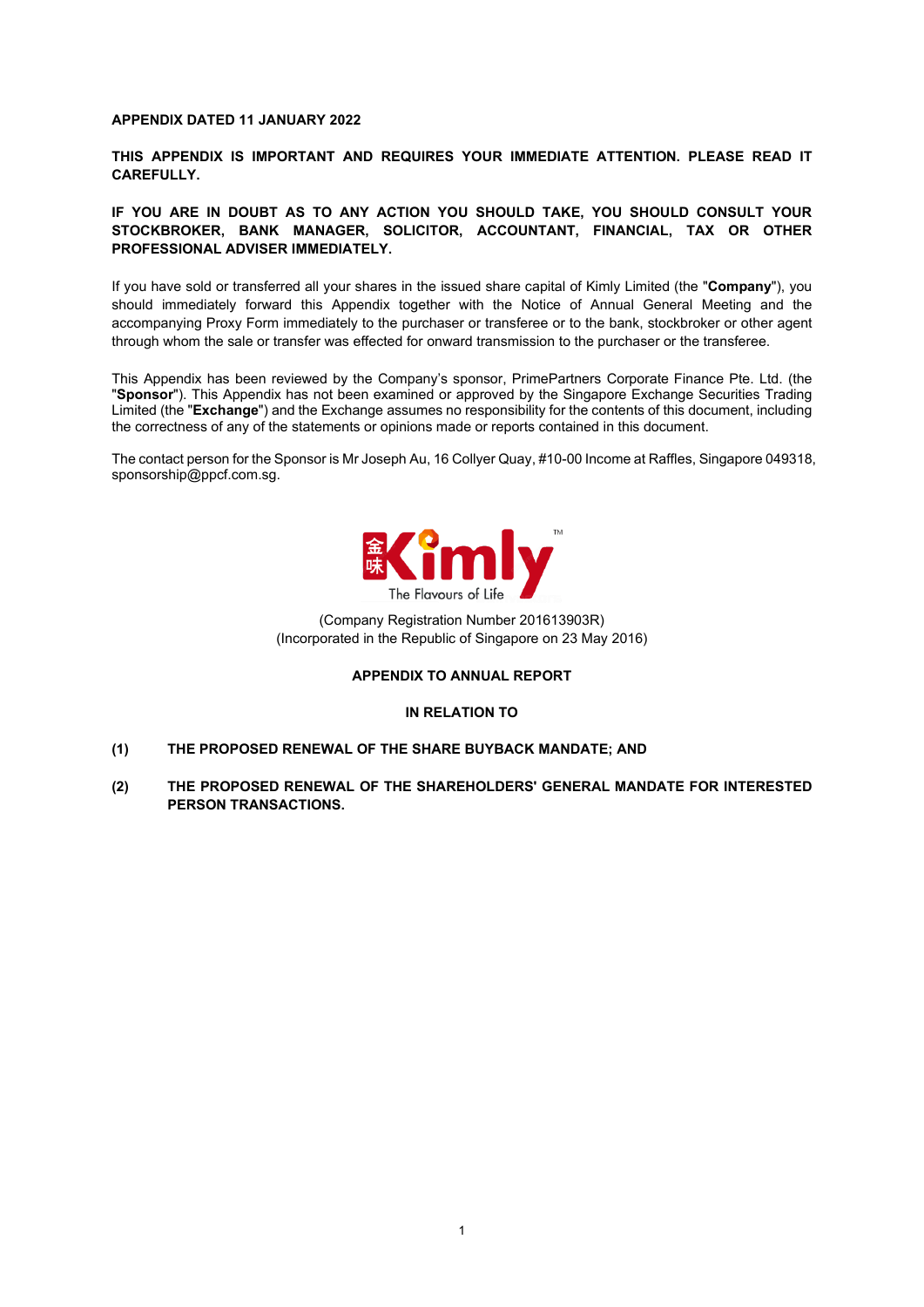# **CONTENTS**

|                | Page                                                                     |
|----------------|--------------------------------------------------------------------------|
|                |                                                                          |
|                | <b>LETTER TO SHAREHOLDERS</b>                                            |
| $1_{-}$        |                                                                          |
| 2 <sub>1</sub> |                                                                          |
| 3.             | THE PROPOSED RENEWAL OF THE SHAREHOLDERS' GENERAL MANDATE FOR INTERESTED |
|                |                                                                          |
| $\mathbf{4}$   |                                                                          |
| 5.             |                                                                          |
| 6.             |                                                                          |
| 7 <sup>1</sup> |                                                                          |
| 8.             |                                                                          |
| 9.             |                                                                          |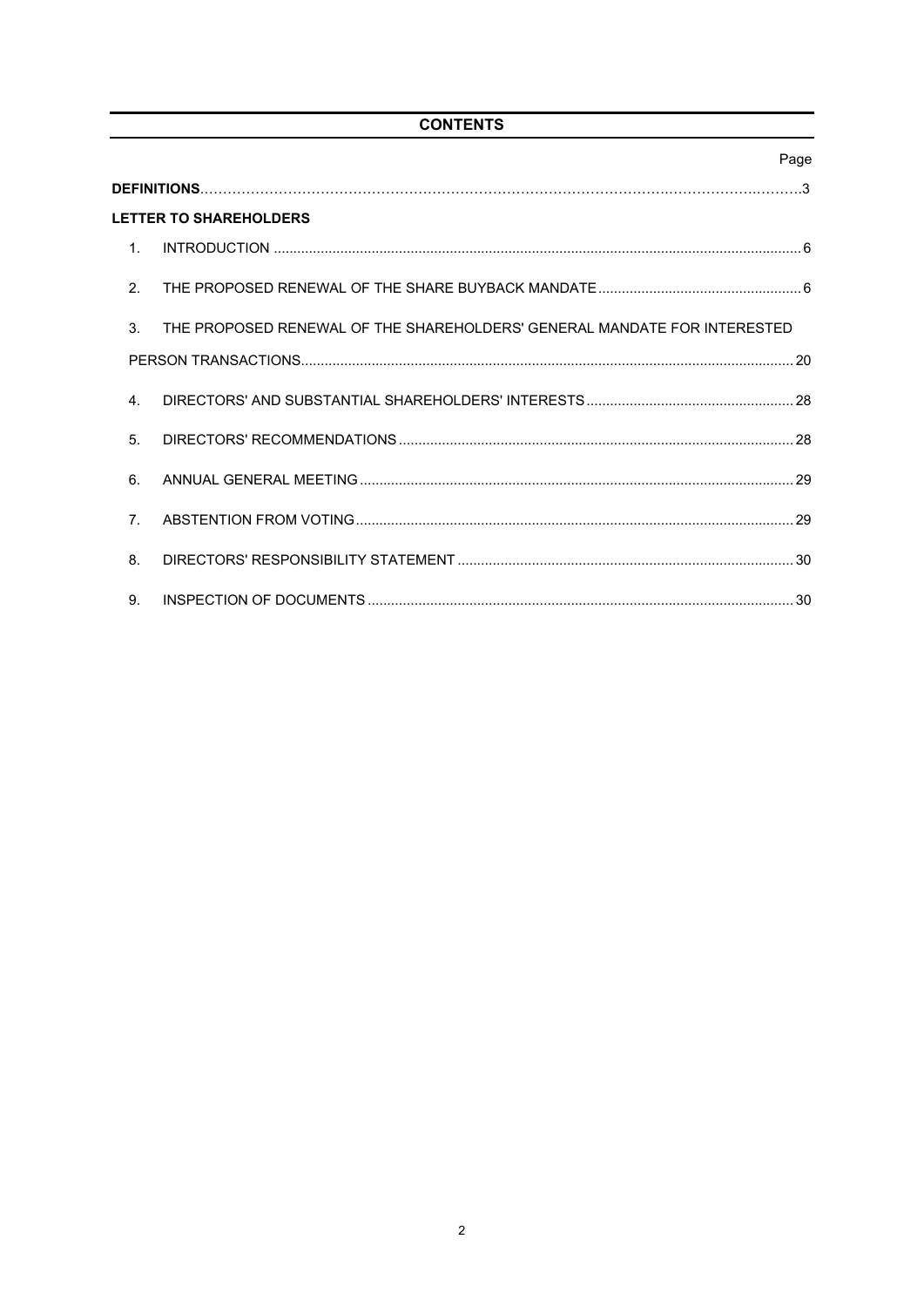# **DEFINITIONS**

|  |  | In this Appendix, the following definitions apply throughout unless otherwise stated. |
|--|--|---------------------------------------------------------------------------------------|
|  |  |                                                                                       |

| "2021 AGM"                                       |    | The annual general meeting of the Company convened on 26 January<br>2021 to seek Shareholders' approval for, inter alia, the proposed<br>renewal of the Share Buyback Mandate and the proposed renewal of<br>the IPT General Mandate                |
|--------------------------------------------------|----|-----------------------------------------------------------------------------------------------------------------------------------------------------------------------------------------------------------------------------------------------------|
| "ACRA"                                           |    | Accounting and Corporate Regulatory Authority of Singapore                                                                                                                                                                                          |
| "AGM"                                            |    | The annual general meeting of the Company to be held on 26 January<br>2022 at 3.00 p.m. by way of electronic means, notice of which is<br>attached to the Annual Report                                                                             |
| "Annual Report"                                  |    | The annual report of the Company for FY2021                                                                                                                                                                                                         |
| "Appendix"                                       |    | This appendix to the Annual Report dated 11 January 2022 issued by<br>the Company to the Shareholders in relation to the proposed renewal<br>of the Share Buyback Mandate and the proposed renewal of the IPT<br>General Mandate.                   |
| "Appendix to the FY2020<br><b>Annual Report"</b> |    | The appendix to the annual report of the Company for FY2020 issued<br>by the Company to the Shareholders in relation to the proposed<br>renewal of the Share Buyback Mandate and the proposed renewal of<br>the IPT General Mandate at the 2021 AGM |
| "Audit Committee"                                |    | The audit committee of the Company currently comprising of Mr. Wee<br>Tian Chwee Jeffrey, Mr. Lim Teck Chai Danny, and Mr. Lau Chin Huat                                                                                                            |
| "Catalist"                                       |    | The sponsor-supervised listing platform of the SGX-ST                                                                                                                                                                                               |
| "Catalist Rules"                                 | ÷  | The SGX-ST Listing Manual Section B: Rules of Catalist, as amended<br>or modified from time to time                                                                                                                                                 |
| "CDP"                                            | ÷. | The Central Depository (Pte) Limited                                                                                                                                                                                                                |
| "Companies Act"                                  |    | The Companies Act 1967 of Singapore, as amended or modified from<br>time to time                                                                                                                                                                    |
| "Company"                                        |    | Kimly Limited                                                                                                                                                                                                                                       |
| "Constitution"                                   |    | The constitution of the Company, as may be amended or modified from<br>time to time                                                                                                                                                                 |
| "Directors"                                      |    | The directors of the Company for the time being (collectively, the<br>"Board of Directors")                                                                                                                                                         |
| "EAR Group"                                      |    | The Company, its subsidiaries and associated companies that are<br>considered to be "entities at risk" within the meaning of Chapter 9 of<br>the Catalist Rules                                                                                     |
| "EPS"                                            |    | Earnings per Share                                                                                                                                                                                                                                  |
| "Executive Director"                             |    | Ms. Wong Kok Yoong Karen                                                                                                                                                                                                                            |
| "FY"                                             |    | Financial year ended or, as the case may be, ending 30 September                                                                                                                                                                                    |
| "Group"                                          |    | The Company and its subsidiaries                                                                                                                                                                                                                    |
| "Independent Director"                           |    | The Independent Directors of the Company as at the date of this<br>Appendix, unless otherwise stated                                                                                                                                                |
| "Interested Person"                              |    | A director, chief executive officer or controlling shareholder of the<br>Company or an associate of such director, chief executive officer or<br>controlling shareholder                                                                            |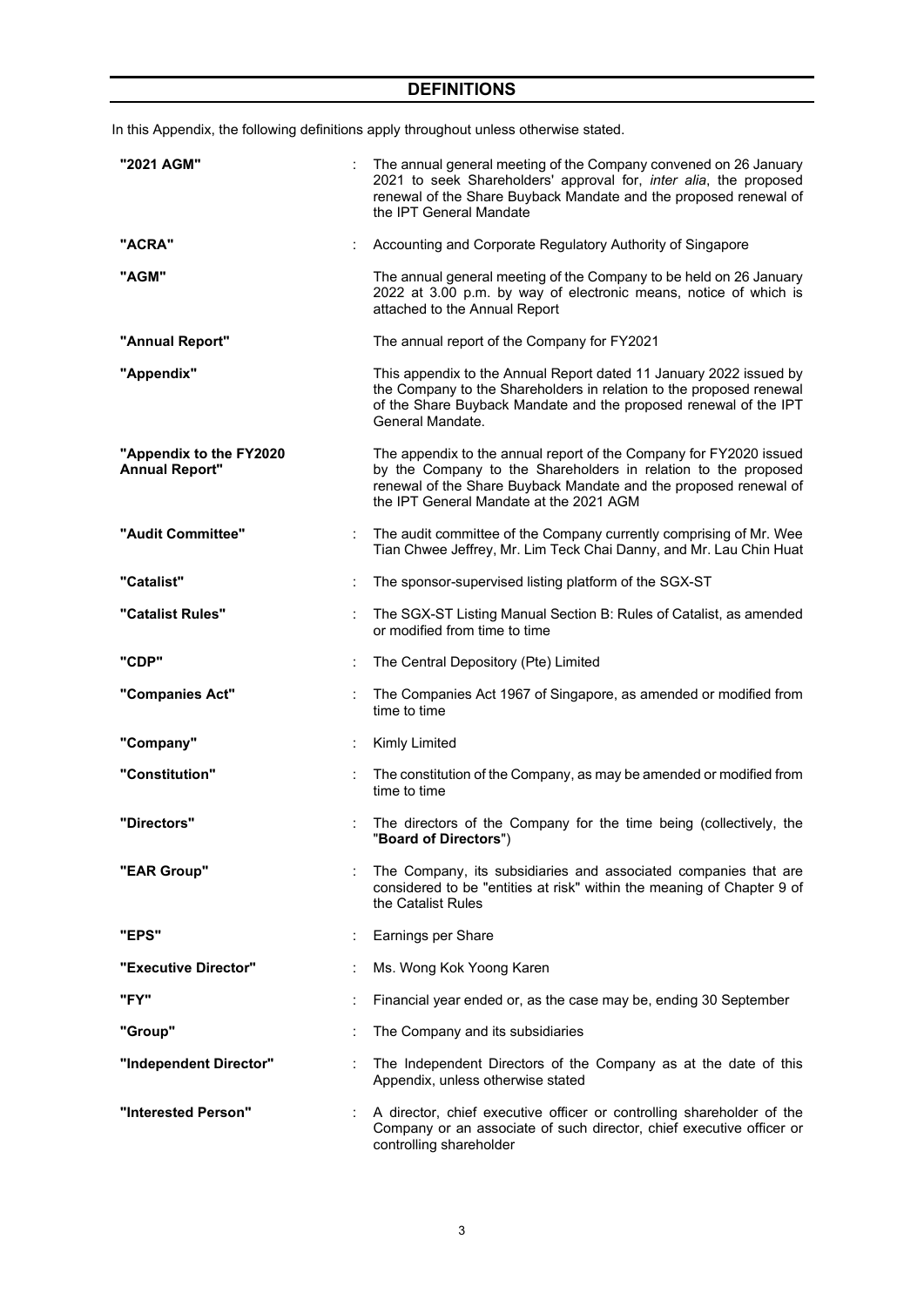# **DEFINITIONS**

| "IPT General Mandate"         | The general mandate from the Shareholders pursuant to Chapter 9 of<br>the Catalist Rules to enable any or all members of the Group, in the<br>ordinary course of their business, to enter into Mandated Transactions<br>with the Mandated Interested Persons which are necessary for its day-<br>to-day operations, provided that all such transactions are carried out<br>on normal commercial terms and are not prejudicial to the interests of<br>the Company and its minority Shareholders |
|-------------------------------|------------------------------------------------------------------------------------------------------------------------------------------------------------------------------------------------------------------------------------------------------------------------------------------------------------------------------------------------------------------------------------------------------------------------------------------------------------------------------------------------|
| "Latest Practicable Date"     | 30 December 2021, being the latest practicable date prior to the<br>issuance of this Appendix                                                                                                                                                                                                                                                                                                                                                                                                  |
| "LHL Coffee Shop Leases"      | The 18 lease agreements between CDP Kimly Pte. Ltd. and the LHL<br>Companies in respect of 18 coffee shops                                                                                                                                                                                                                                                                                                                                                                                     |
| "LHL Companies"               | Entities which are associates of Mr. Lim Hee Liat, a controlling<br>shareholder of the Company, which have entered into lease<br>agreements with CDP Kimly Pte. Ltd., an indirect wholly-owned<br>subsidiary of the Company, for the rental of coffee shops                                                                                                                                                                                                                                    |
| "Mandated Interested Persons" | Mr. Lim Hee Liat and his associates (each a "Mandated Interested<br>Person")                                                                                                                                                                                                                                                                                                                                                                                                                   |
| "Mandated Transactions"       | Transactions for the rental of coffee shops between the EAR Group<br>and the Mandated Interested Persons, including the renewal of the<br>LHL Coffee Shop Leases, leasing of coffee shops from Mandated<br>Interested Persons other than those which are the subject of the LHL<br>Coffee Shop Leases ("New Leases"), and renewal of the New Leases                                                                                                                                            |
| "Market Day"                  | A day on which the SGX-ST is open for securities trading                                                                                                                                                                                                                                                                                                                                                                                                                                       |
| "NTA"                         | Net tangible assets                                                                                                                                                                                                                                                                                                                                                                                                                                                                            |
| "Register of Members"         | The Register of Members of the Company                                                                                                                                                                                                                                                                                                                                                                                                                                                         |
| "Securities Accounts"         | Securities accounts maintained by Depositors with CDP, but not<br>including securities sub-accounts maintained with a Depository Agent                                                                                                                                                                                                                                                                                                                                                         |
| "SFA"                         | Securities and Futures Act 2001 of Singapore, as amended or<br>modified from time to time                                                                                                                                                                                                                                                                                                                                                                                                      |
| "SGX-ST"                      | Singapore Exchange Securities Trading Limited                                                                                                                                                                                                                                                                                                                                                                                                                                                  |
| "Share Buvback"               | The purchase or acquisition of issued Share(s) by the Company<br>pursuant to the terms of the Share Buyback Mandate                                                                                                                                                                                                                                                                                                                                                                            |
| "Share Buyback Mandate"       | The general and unconditional mandate given by the Shareholders to<br>authorise the Directors to purchase or otherwise acquire, on behalf of<br>the Company, Shares in accordance with the terms set out in this<br>Appendix as well as the rules and regulations set forth in the<br><b>Companies Act and the Catalist Rules</b>                                                                                                                                                              |
| "Shareholders"                | Registered holders of Shares in the Register of Members, except that<br>where the registered holder is CDP, the term "Shareholders" shall, in<br>relation to such Shares and where the context admits, mean the<br>persons named as Depositors in the Depository Register maintained<br>by the CDP and whose Securities Accounts maintained with CDP are<br>credited with those Shares                                                                                                         |
| "Shares"                      | Ordinary shares in the capital of the Company                                                                                                                                                                                                                                                                                                                                                                                                                                                  |
| "SIC"                         | The Securities Industry Council of Singapore                                                                                                                                                                                                                                                                                                                                                                                                                                                   |
| "Sponsor"                     | PrimePartners Corporate Finance Pte. Ltd.                                                                                                                                                                                                                                                                                                                                                                                                                                                      |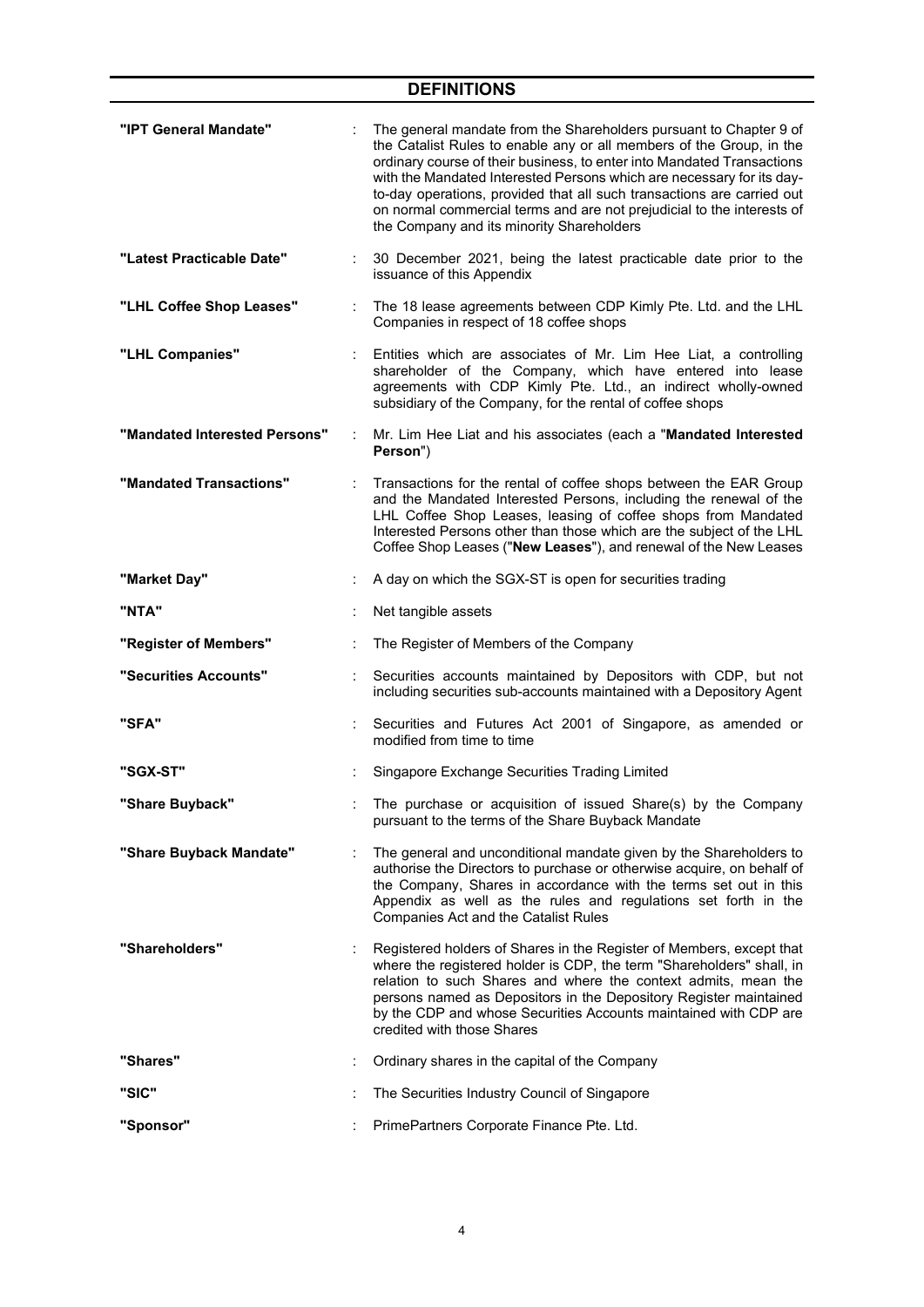| <b>DEFINITIONS</b>        |                                                                                                                                                                                                                               |  |  |  |  |  |
|---------------------------|-------------------------------------------------------------------------------------------------------------------------------------------------------------------------------------------------------------------------------|--|--|--|--|--|
| "Substantial Shareholder" | : A person (including a corporation) who has an interest, directly or<br>indirectly, in 5.0% or more of the total number of voting Shares of the<br>Company                                                                   |  |  |  |  |  |
| "Take-Over Code"          | The Singapore Code on Take-overs and Mergers                                                                                                                                                                                  |  |  |  |  |  |
| "Treasury Shares"         | Issued Shares which were (or are treated as having been) purchased<br>by the Company in circumstances in which Section 76H of the<br>Companies Act applies, and have been held by the Company<br>continuously since purchased |  |  |  |  |  |
| "S\$", "\$" and "cents"   | Singapore dollars and cents, respectively                                                                                                                                                                                     |  |  |  |  |  |
| "%" or "per cent"         | Per centum or percentage                                                                                                                                                                                                      |  |  |  |  |  |

The terms "**Depositor**", "**Depository Agent**" and "**Depository Register**" shall have the meanings ascribed to them respectively in Section 81SF of the SFA.

The expressions "**associate**", "**associated company**", "**subsidiary**", "**controlling shareholder**" and "**substantial shareholder**" shall have the meaning ascribed to them respectively in the Companies Act and the Catalist Rules.

Words importing the singular shall, where applicable, include the plural and vice versa. Words importing the masculine gender shall, where applicable, include the feminine and neuter genders and vice versa. References to persons, where applicable, shall include corporations.

Any reference in this Appendix to any enactment is a reference to that enactment as for the time being amended or re-enacted. Any term defined under the Companies Act, SFA or Catalist Rules or any statutory or regulatory modification thereof and used in this Appendix shall, where applicable, have the meaning assigned to it under the Companies Act, SFA or Catalist Rules or such statutory or regulatory modification thereof, as the case may be, unless otherwise provided.

The headings in this Appendix are inserted for convenience only and shall be ignored in construing this Appendix.

Any reference to a date and/or time of day in this Appendix shall be a reference to Singapore time unless otherwise stated.

All discrepancies in the figures included herein between the listed amounts and totals thereof are due to rounding. Accordingly, figures shown as totals in this Appendix may not be an arithmetic aggregation of the figures that precede them.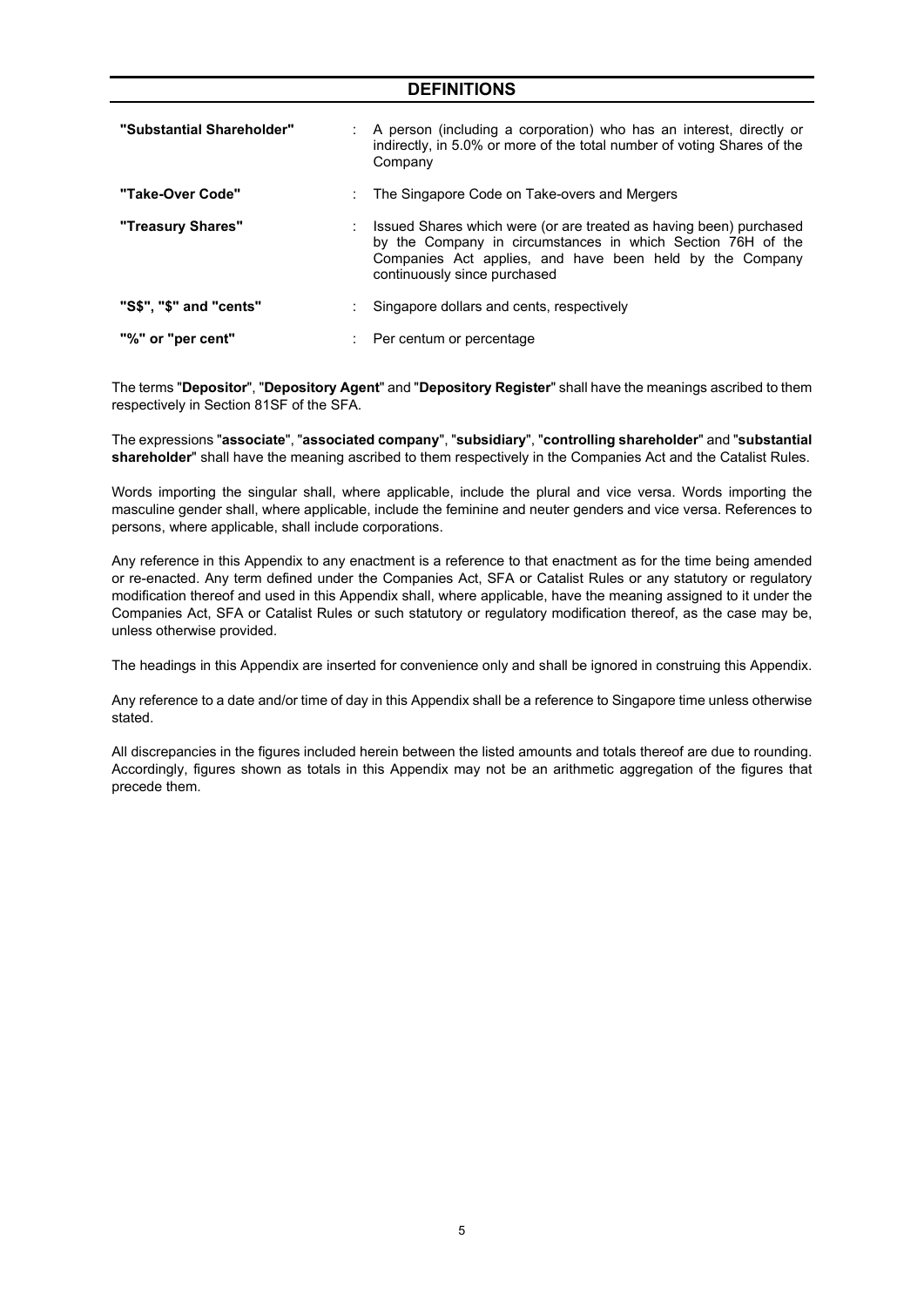## **KIMLY LIMITED**

(Company Registration Number 201613903R) (Incorporated in the Republic of Singapore on 23 May 2016)

**Directors Registered Office** Mr. Lau Chin Huat (Non-Executive Independent Chairman) Ms. Wong Kok Yoong Karen (Executive Director) Mr. Lim Teck Chai Danny (Independent Director) Mr. Wee Tian Chwee Jeffrey (Independent Director)

Singapore 738725

11 January 2022

#### To: The Shareholders of Kimly Limited

Dear Sir / Madam

#### <span id="page-5-0"></span>**1. INTRODUCTION**

- 1.1 **AGM**. The Company has on 11 January 2022 issued the Notice of AGM convening the AGM to be held on 26 January 2022 at 3.00 p.m. by way of electronic means to seek Shareholders' approval for, *inter alia*:
	- (a) the proposed renewal of the Share Buyback Mandate; and
	- (b) the proposed renewal of the IPT General Mandate

(together, the "**Proposed Resolutions**").

1.2 **Appendix**. The purpose of this Appendix is to provide Shareholders with information relating to the Proposed Resolutions.

### <span id="page-5-1"></span>**2. THE PROPOSED RENEWAL OF THE SHARE BUYBACK MANDATE**

2.1 **Introduction**. Any purchase or acquisition of Shares by the Company would have to be made in accordance with, and in the manner prescribed by, the Companies Act, the Catalist Rules and such other laws and regulations as may, for the time being, be applicable. Regulation 71(2) of the Constitution expressly permits the Company to authorise the Directors in general meeting to purchase or otherwise acquire its issued Shares on such terms as the Company may think fit and in the manner prescribed by the Companies Act. The Company is also required to obtain the approval of its Shareholders at a general meeting if it wishes to purchase or acquire its own Shares. Accordingly, approval is being sought from Shareholders at the AGM for the renewal of the Share Buyback Mandate.

At the 2021 AGM, the Shareholders had approved, *inter alia*, the renewal of the Share Buyback Mandate. The authority and limitations of the Share Buyback Mandate were set out in the Appendix to the FY2020 Annual Report and the ordinary resolution in the notice of the 2021 AGM dated 11 January 2021, respectively. The authority contained in the Share Buyback Mandate renewed at the 2021 AGM was expressed to continue in force until the next annual general meeting of the Company and, as such, would be expiring on 26 January 2022, being the date of the forthcoming AGM. Accordingly, the Directors propose that the Share Buyback Mandate be renewed at the forthcoming AGM.

If approved by the Shareholders at the AGM, the authority conferred by the Share Buyback Mandate will continue in force until the next annual general meeting of the Company (whereupon it will lapse, unless renewed at such meeting), or the date on which the authority conferred by the Company is varied or revoked at a general meeting (if so varied or revoked prior to the next annual general meeting), or the date on which purchases and acquisitions of Shares pursuant to the Share Buyback Mandate are carried out to the full extent mandated (if so varied or revoked prior to the next annual general meeting), whichever is the earliest.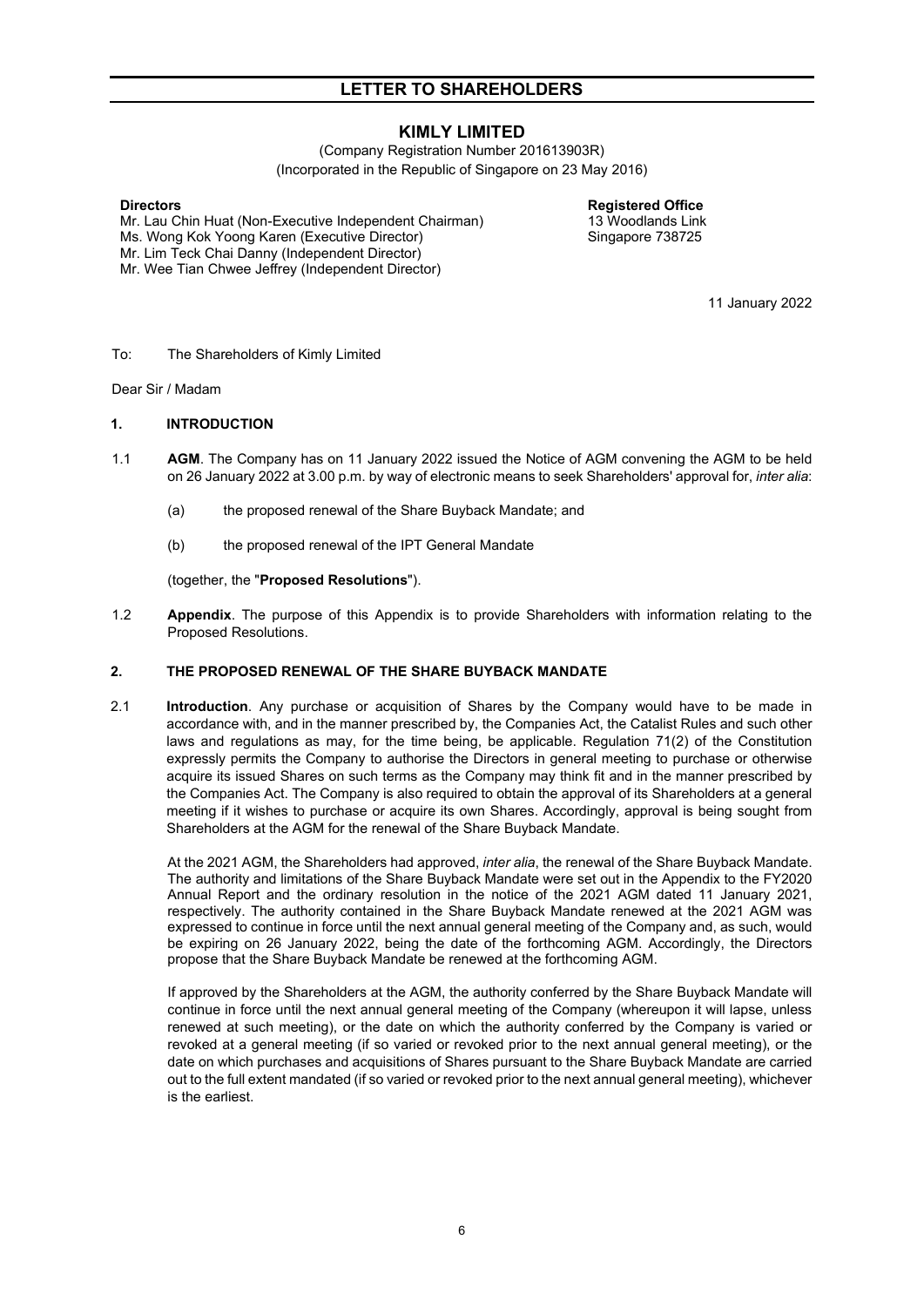- 2.2 **Rationale**. The rationale for the Company to undertake the purchase or acquisition of its Shares is as follows:
	- (a) in managing the business of the Group, the management will strive to increase Shareholders' value by improving, *inter alia*, the return on equity of the Group. In addition to growth and expansion of the business, share buybacks may be considered as one of the ways through which the return on equity of the Group may be enhanced;
	- (b) Shares which are purchased or acquired by the Company pursuant to the Share Buyback Mandate and held as Treasury Shares may, *inter alia*, to the extent permitted by the applicable law, be transferred for the purposes of or pursuant to share incentive schemes implemented by the Company, including the Kimly Employee Share Option Scheme and the Kimly Performance Share Plan, to enable the Company to take advantage of tax deductions under the current taxation regime. The use of Treasury Shares in lieu of issuing new Shares would also mitigate the dilution impact on existing Shareholders;
	- (c) the Share Buyback Mandate will provide the Company with greater flexibility in managing its capital and maximising returns to its Shareholders. To the extent that the Company has capital and surplus funds which are in excess of its financial needs, taking into account its growth and expansion plans, the Share Buyback Mandate will facilitate the return of excess cash and surplus funds to Shareholders in an expedient, effective and cost-efficient manner; and
	- (d) the Share Buyback Mandate will provide the Company with the flexibility to undertake Share buybacks at any time, subject to market conditions, during the period when the Share Buyback Mandate is in force.

The purchase or acquisition of Shares will only be undertaken if the Directors believe it can benefit the Company and its Shareholders. No purchase or acquisition of Shares will be made in circumstances which would have or may have a material or adverse effect on the liquidity and capital adequacy position of the Group as a whole and/or affect the listing status of the Company on the Catalist. Shareholders should note that purchases or acquisitions of Shares pursuant to the Share Buyback Mandate may not be carried out to the full limit as authorised.

2.3 **Authority and Limits of the Share Buyback Mandate**. The authority and limitations placed on the Share Buyback Mandate, if approved at the AGM, are summarised below:

#### 2.3.1 *Maximum Number of Shares*

The total number of Shares which may be purchased or acquired by the Company is limited to that number of Shares representing not more than 10.0% of the issued Shares at the date of the AGM at which the Share Buyback Mandate is approved, unless the Company has reduced its share capital by a special resolution under Section 78C of the Companies Act, in which event the total number of Shares shall be taken to be the total number of Shares as altered by the special resolution. Any Shares which are held as Treasury Shares and subsidiary holdings will be disregarded for purposes of computing the 10.0% limit.

Purely for illustrative purposes, on the basis of 1,241,769,490 Shares in issue as at the Latest Practicable Date (excluding 8,233,631 Treasury Shares) and assuming that (a) no further Shares are issued on or prior to the AGM; and (b) no further Shares are purchased and held as Treasury Shares, the purchase or acquisition by the Company of up to the maximum limit of 10.0% of its issued Shares will result in the purchase or acquisition of 124,176,949 Shares.

However, as stated in paragraph 2.2 above and paragraph 2.7 below, purchases or acquisitions of Shares pursuant to the Share Buyback Mandate need not be carried out to the full extent mandated, and, in any case, would not be carried out to such an extent that affect the listing status of the Company on the SGX-ST. The public float in the issued Shares as at the Latest Practicable Date is disclosed in paragraph 2.9 below.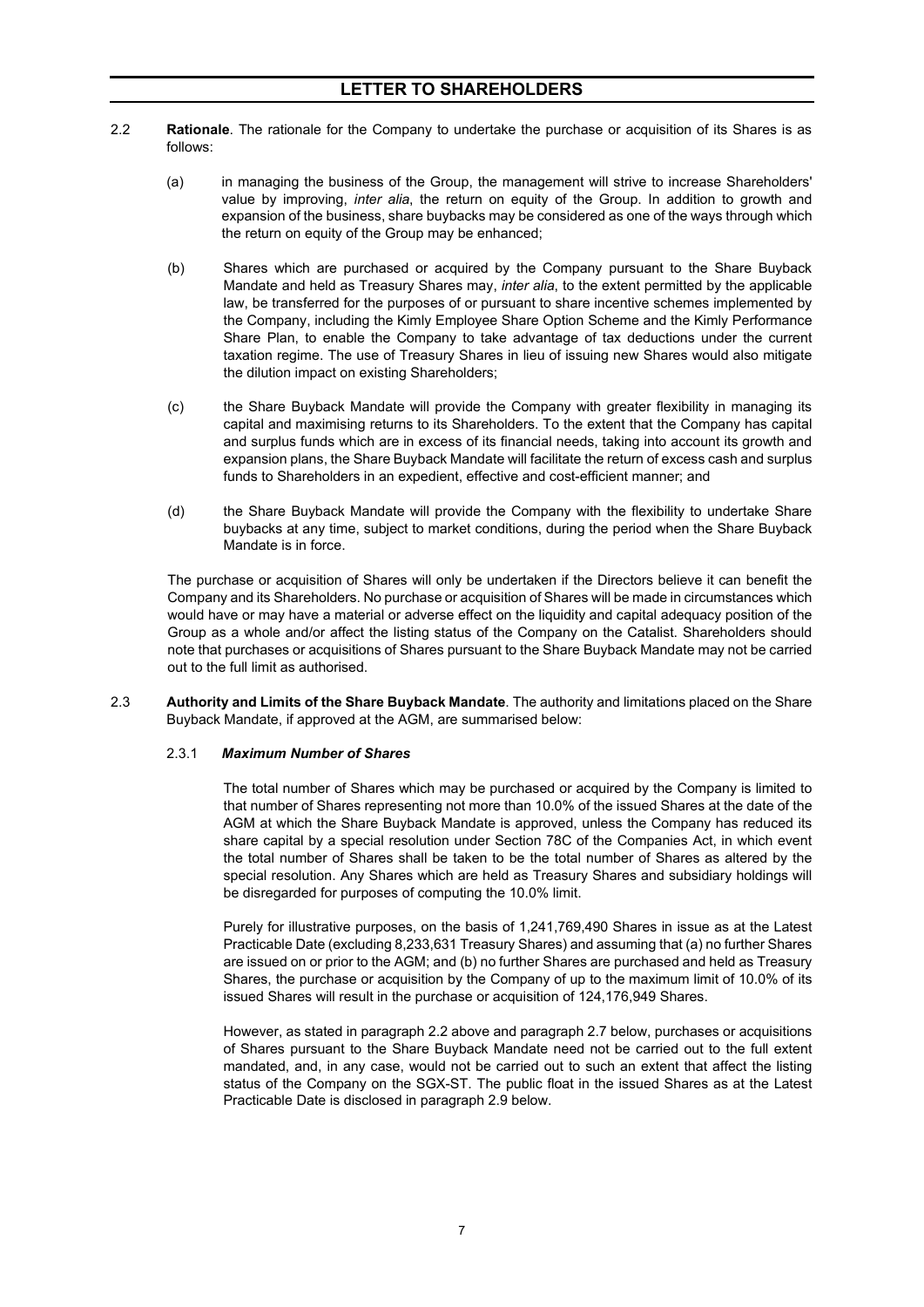### 2.3.2 *Duration of Authority*

Purchases or acquisition of Shares may be made, at any time and from time to time, on and from the date of the AGM, at which the renewal of the Share Buyback Mandate is approved, up to:

- (a) the date on which the next annual general meeting of the Company is held or required by law to be held (whereupon it will lapse, unless renewed at such meeting);
- (b) the date on which the authority conferred by the Share Buyback Mandate is revoked or varied by the Company at general meeting (if so varied or revoked prior to the next annual general meeting); or
- (c) the date on which purchases and acquisitions of Shares pursuant to the Share Buyback Mandate are carried out to the full extent mandated,

whichever is the earliest.

The authority conferred on the Directors by the Share Buyback Mandate to purchase or acquire Shares may be renewed by the Shareholders in a general meeting of the Company, such as at the next annual general meeting or at an extraordinary general meeting to be convened immediately after the conclusion or adjournment of the next annual general meeting. When seeking the approval of the Shareholders for the renewal of the Share Buyback Mandate, the Company is required to disclose details pertaining to purchases or acquisitions of Shares pursuant to the Share Buyback Mandate made during the previous 12 months, including the total number of Shares purchased or acquired, the purchase price per Share or the highest and lowest prices paid for such purchases or acquisitions of Shares, where relevant, and the total consideration paid for such purchases or acquisitions.

#### 2.3.3 *Manner of Purchases or Acquisitions of Shares*

Purchases or acquisitions of Shares may be made by way of:

- (a) on-market purchases, transacted through the SGX-ST's trading system or on any other securities exchange on which the Shares may for the time being be listed and quoted, through one or more duly licensed dealers appointed by the Company for the purpose of the Share buyback ("**Market Purchases**"); and/or
- (b) off-market purchases made in accordance with an equal access scheme as defined in Section 76C of the Companies Act ("**Off-Market Purchases**").

The Directors may impose such terms and conditions, which are not inconsistent with the Share Buyback Mandate, the Catalist Rules, the Companies Act and the Constitution, as they consider fit in the interests of the Company in connection with or in relation to equal access scheme(s). Under the Companies Act, an equal access scheme must satisfy all the following conditions:

- (a) offers for the purchase or acquisition of Shares shall be made to every person who holds Shares to purchase or acquire the same percentage of their Shares;
- (b) all of those persons shall be given a reasonable opportunity to accept the offers made; and
- (c) the terms of all the offers are the same, except that there shall be disregarded (i) differences in consideration attributable to the fact that offers may relate to Shares with different accrued dividend entitlements; (ii) differences in consideration attributable to the fact that the offers may relate to Shares with different amounts remaining unpaid and (iii) differences in the offers introduced solely to ensure that each person is left with a whole number of Shares.

If the Company wishes to make an Off-Market Purchase in accordance with an equal access scheme, the Company must, as required by the Catalist Rules, issue an offer document to all Shareholders containing at least the following information: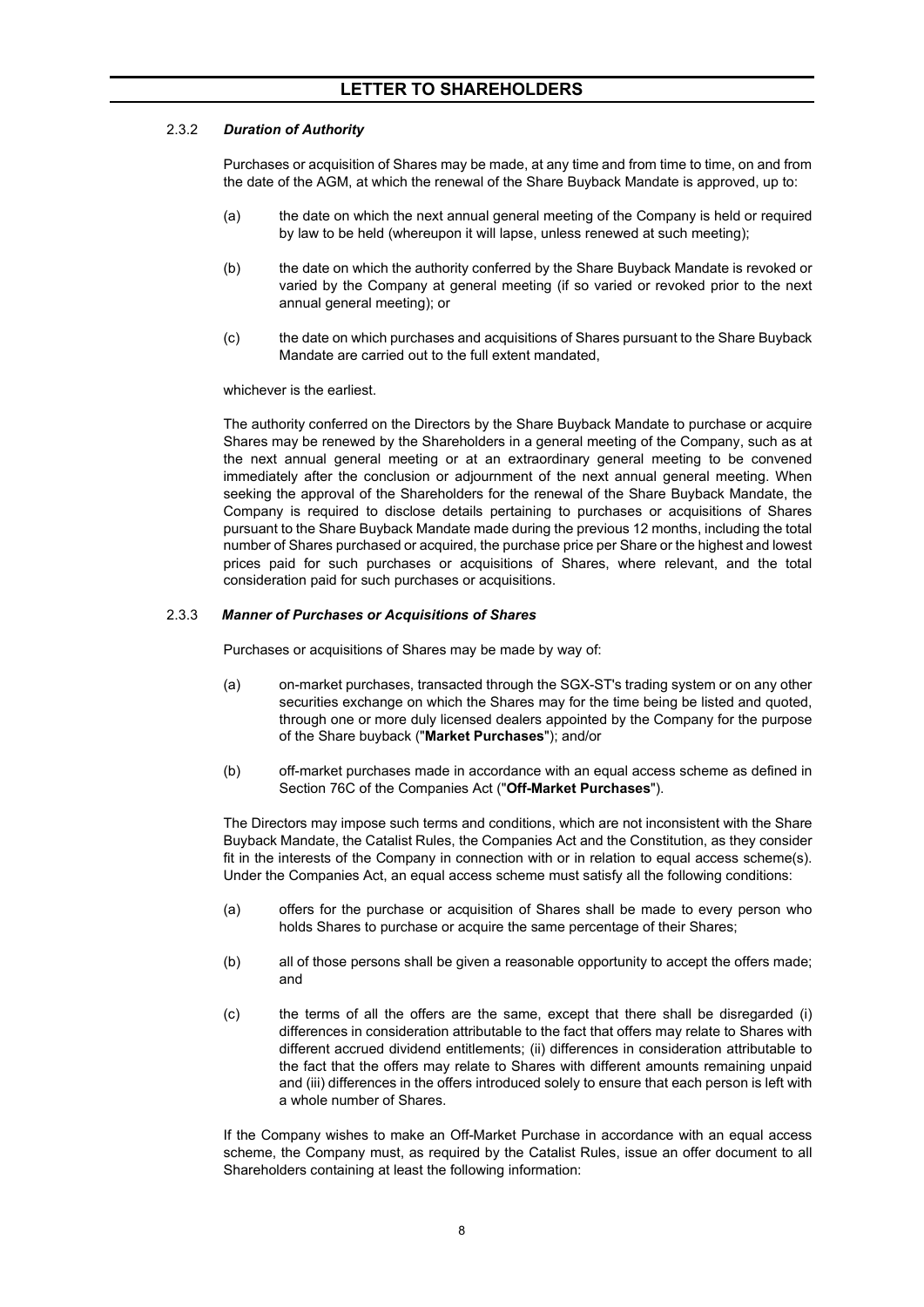- (a) the terms and conditions of the offer;
- (b) the period and procedures for acceptances;
- (c) the reasons for the proposed purchase or acquisition of Shares;
- (d) the consequences, if any, of the purchases or acquisitions of Shares by the Company that will arise under the Take-Over Code or other applicable take-over rules;
- (e) whether the purchases or acquisitions of Shares, if made, would have any effect on the listing of the Shares on the Catalist;
- (f) details of any purchases or acquisitions of Shares made by the Company in the previous 12 months (whether by way of Market Purchases or Off-Market Purchases), including the total number of Shares purchased or acquired, the purchase price per Share or the highest and lowest prices paid for such purchases or acquisitions of Shares, where relevant, and the total consideration paid for such purchases or acquisitions; and
- (g) whether the Shares purchased by the Company will be cancelled or kept as Treasury Shares.

#### 2.3.4 *Purchase Price*

The purchase price (excluding related brokerage, commission, applicable goods and services tax, stamp duties, clearance fees and other related expenses) to be paid for a Share will be determined by the Directors. The purchase price to be paid for the Shares as determined by the Directors pursuant to the Share Buyback Mandate (both Market Purchases and Off-Market Purchases) must not exceed 105.0% of the Average Closing Price of the Shares, excluding related expenses of the purchase or acquisition (the "**Maximum Price**").

For the above purposes:

"**Average Closing Price**" means the average of the closing market prices of a Share over the last five (5) Market Days on which the Shares are transacted on the SGX-ST immediately preceding the date of the Market Purchase by the Company or, as the case may be, the date of the making of the offer pursuant to the Off-Market Purchase, and deemed to be adjusted, in accordance with the Catalist Rules, for any corporate action that occurs during the relevant five (5) Market Day period and the day on which the purchases are made; and

"**date of the making of the offer**" means the date on which the Company announces its intention to make an offer for the purchase or acquisition of Shares from holders of Shares, stating therein the purchase price (which shall not be more than the Maximum Price for an Off-Market Purchase calculated on the foregoing basis) for each Share and the relevant terms of the equal access scheme for effecting the Off-Market Purchase.

- 2.4 **Status of Purchased Shares**. A Share purchased or acquired by the Company is deemed cancelled immediately on purchase or acquisition (and all rights and privileges attached to the Share will expire on such cancellation), unless such Share is held by the Company as a Treasury Share. Accordingly, the total number of issued Shares will be diminished by the number of Shares purchased or acquired by the Company, which are cancelled and are not held as Treasury Shares.
- 2.5 **Treasury Shares**. Under the Companies Act, Shares purchased or acquired by the Company may be held or dealt with as Treasury Shares. Some of the provisions on Treasury Shares under the Companies Act are summarised below:

#### 2.5.1 *Maximum Holdings*

The aggregate number of Shares held as Treasury Shares cannot at any time exceed 10.0% of the total number of issued Shares excluding Treasury Shares and subsidiary holdings as at the date of the resolution passed to approve the renewal of the Share Buyback Mandate. Any Shares held as Treasury Shares in excess of this limit shall be disposed of or cancelled by the Company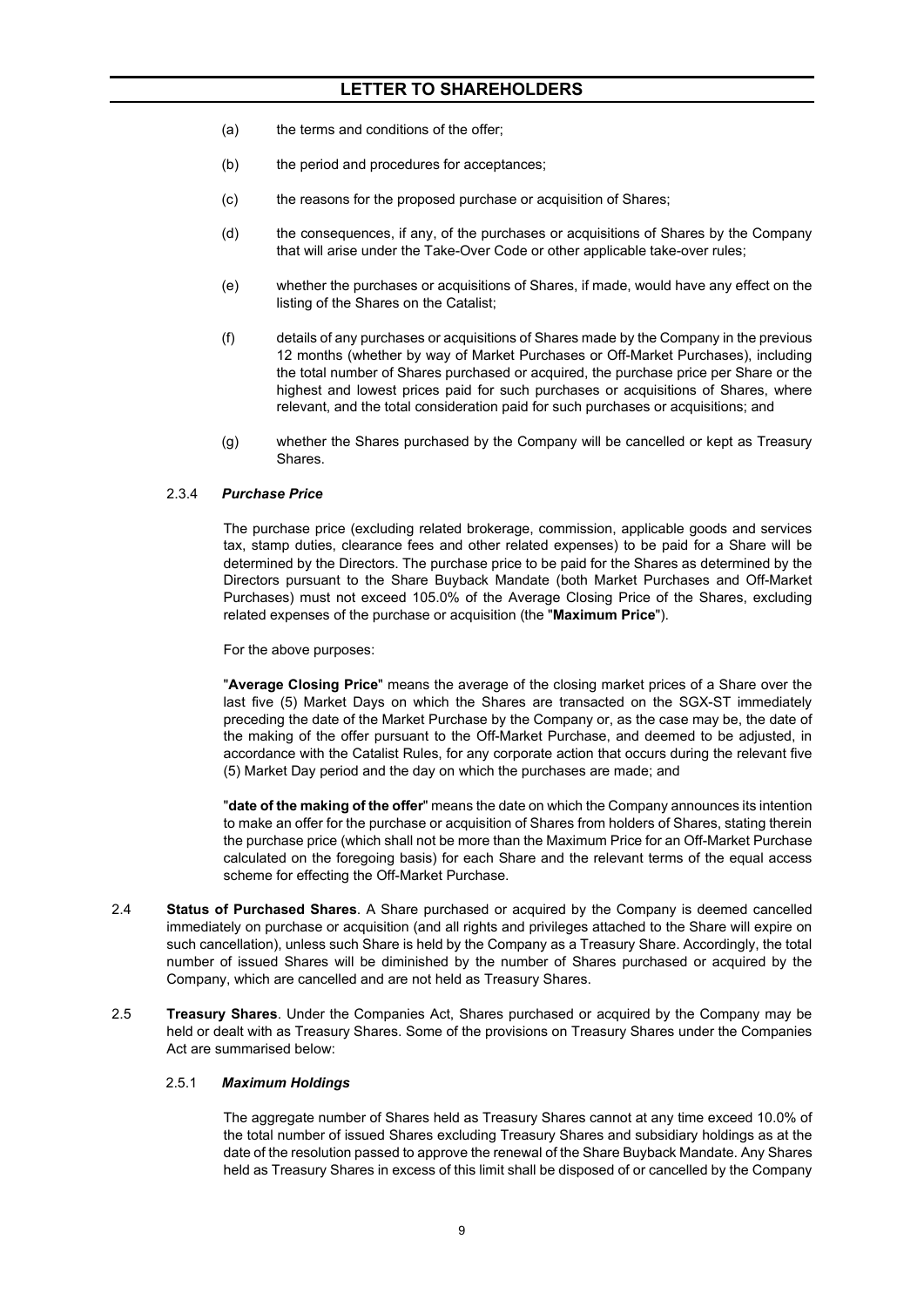in accordance with Section 76K of the Companies Act within six (6) months from the date such limit is exceeded, or such further period as may be allowed by the ACRA.

#### 2.5.2 *Voting and Other Rights*

The Company cannot exercise any right in respect of Treasury Shares. In particular, the Company cannot exercise any right to attend or vote at meetings and for the purposes of the Companies Act, the Company shall be treated as having no right to vote and the Treasury Shares shall be treated as having no voting rights.

In addition, no dividend may be paid, and no other distribution of the Company's assets may be made, to the Company in respect of Treasury Shares. However, the allotment of Shares as fully paid bonus shares in respect of Treasury Shares is allowed. Also, a subdivision or consolidation of any Treasury Shares is allowed so long as the total value of the Treasury Shares after the subdivision or consolidation is the same as before.

#### 2.5.3 *Disposal and Cancellation*

Where Shares are held as Treasury Shares, the Company may at any time (but subject always to the Take-Over Code):

- (a) sell the Treasury Shares for cash;
- (b) transfer the Treasury Shares for the purposes of or pursuant to share schemes implemented by the Company, including the Kimly Employee Share Option Scheme and Kimly Performance Share Plan;
- (c) transfer the Treasury Shares as consideration for the acquisition of shares in or assets of another company or assets of a person;
- (d) cancel the Treasury Shares; or
- (e) sell, transfer or otherwise use the Treasury Shares for such other purposes as may be prescribed by the Minister for Finance.

Under Rule 704(31) of the Catalist Rules, an immediate announcement must be made of any sale, transfer, cancellation and/or use of treasury shares (in each case, the "**usage**"). Such announcement must include details such as the date of the usage, the purpose of the usage, the number of treasury shares comprised in the usage, the number of treasury shares before and after the usage and the percentage of the number of treasury shares comprised in the usage against the total number of issued shares (of the same class as the treasury shares) which are listed on Catalist before and after the usage and the value of the treasury shares comprised in the usage.

2.6 **Source of Funds**. The Companies Act permits the Company to purchase or acquire its own Shares out of capital or profits so long as the Company is solvent. Under Section 76F(4) of the Companies Act, the Company is solvent if at the date of payment for the purchase or acquisition of its Shares, there is no ground on which the Company could be found to be unable to pay its debts, if it is intended to commence winding up within the period of 12 months immediately after the date of payment, the Company will be able to pay its debts in full within such period, or if it is not intended so to commence winding up, the Company will be able to pay its debts as they fall due during the period of 12 months immediately after the date of payment, and the value of the Company's assets is not less than the value of its liabilities (including contingent liabilities) and will not, after the proposed purchase or acquisition of Shares become less than the value of its liabilities (including contingent liabilities).

The Company intends to use internal resources or external borrowings, or a combination of both, to finance its purchase or acquisition of Shares pursuant to the Share Buyback Mandate. In purchasing or acquiring Shares pursuant to the Share Buyback Mandate, the Directors will, firstly, consider the availability of internal resources and thereafter consider the availability of external financing.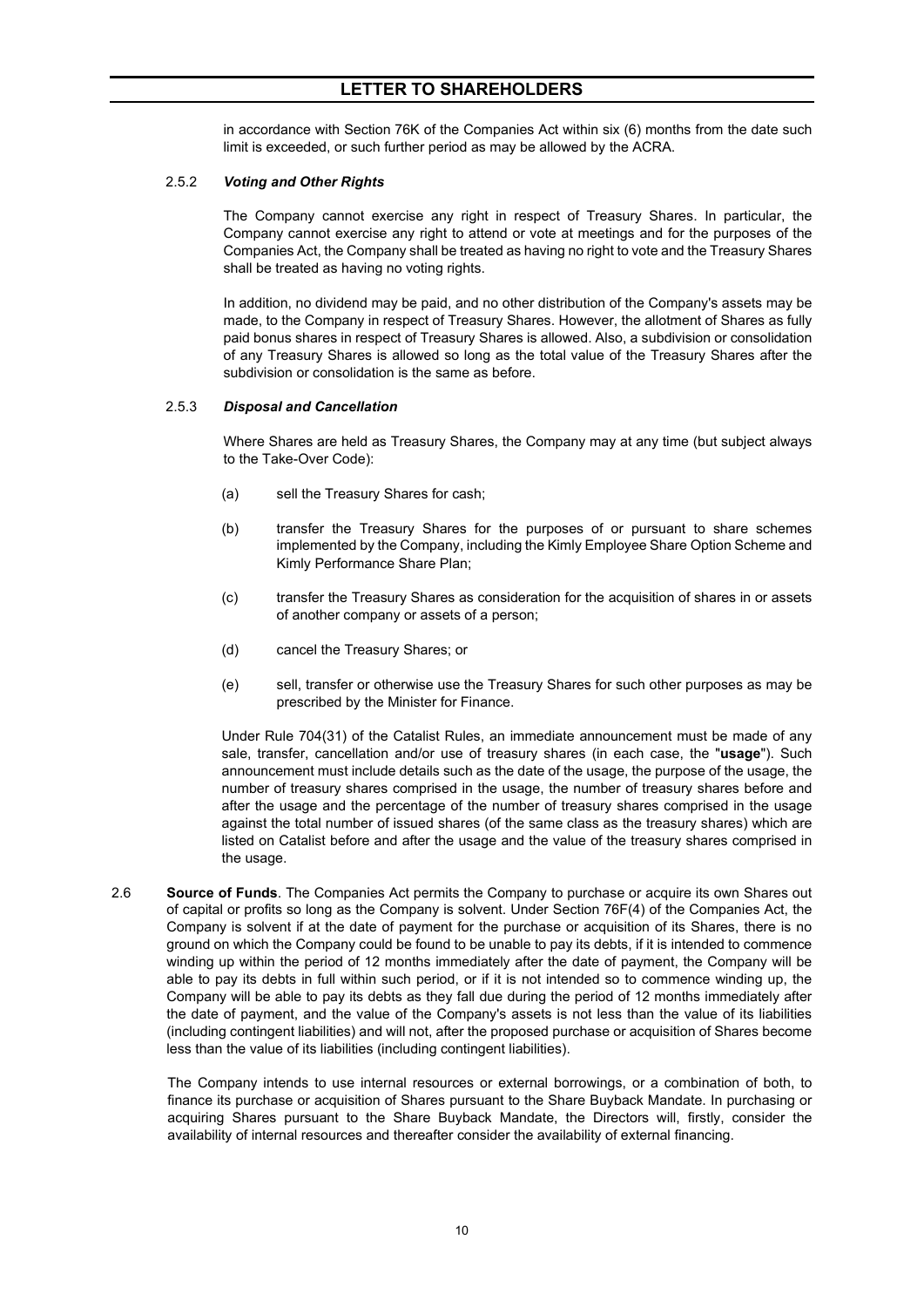The Directors do not propose to exercise the Share Buyback Mandate in a manner and to such extent that the liquidity and capital adequacy position of the Group would be materially and/or adversely affected. The purchase of the Shares will only be effected after considering relevant factors such as the working capital requirement, availability of financial resources, the expansion and investment plans of the Group, and the prevailing market conditions.

2.7 **Financial Effects**. It is not possible for the Company to realistically calculate or quantify the impact of purchases that may be made pursuant to the Share Buyback Mandate on the financial effects as the resultant effect would depend on, *inter alia*, whether the Shares are purchased or acquired out of profits and/or capital of the Company, the amount (if any) borrowed by the Company to fund the purchases or acquisitions, the number of Shares purchased or acquired, the price paid for such Shares and whether the Shares purchased or acquired are held in treasury or cancelled.

Under the Companies Act, purchases or acquisitions of Shares by the Company may be made out of the Company's profits and/or capital so long as the Company is solvent. Where the consideration paid by the Company for the purchase or acquisition of Shares is made out of profits, such consideration (including any expenses incurred directly in the purchase or acquisition of Shares) will correspondingly reduce the amount available for the distribution of cash dividends by the Company. Where the consideration paid by the Company for the purchase or acquisition of Shares is made out of capital, the amount available for the distribution of dividends by the Company will not be reduced.

The financial effects on the Company and the Group, based on the audited financial statements of the Company and the Group for FY2021, are based on the assumptions set out below.

#### 2.7.1 *Number of Shares Acquired or Purchased*

As at the Latest Practicable Date, the Company has 1,250,003,121 Shares in issue, of which 8,233,631 are held as Treasury Shares. The Company does not have any subsidiary holdings.

Purely for illustrative purposes, on the basis of 1,241,769,490 Shares in issue as at the Latest Practicable Date (excluding 8,233,631 Treasury Shares), assuming that (a) no further Shares are issued on or prior to the AGM; and (b) no further Shares are purchased and held as Treasury Shares, not more than 124,176,949 Shares may be purchased or acquired by the Company pursuant to the Share Buyback Mandate.

#### 2.7.2 *Maximum Price Paid for Shares Acquired or Purchased*

Assuming that the Company purchases or acquires the 124,176,949 Shares at the Maximum Price of S\$0.425 (being the price equivalent to 105.0% of the Average Closing Price of the Shares for the five (5) consecutive Market Days on which the Shares were traded on the Catalist immediately preceding the Latest Practicable Date), the maximum amount of funds required for the purchase or acquisition of the 124,176,949 Shares is approximately S\$52,775,203.

#### 2.7.3 *Illustrative Financial Effects*

For illustrative purposes only and on the basis of the assumptions set out in paragraphs 2.7.1 and 2.7.2 above as well as the following:

- (a) the 8,233,631 Treasury Shares have been cancelled in the manner set out in paragraph 2.5.3 above prior to the Latest Practicable Date;
- (b) such purchase or acquisition of Shares is financed by the internal resources and external borrowings of the Company;
- (c) the transaction costs incurred for the purchase or acquisition of Shares pursuant to the Share Buyback Mandate are assumed to be insignificant and have been ignored for the purpose of computing the financial effects;
- (d) there were no issuances of Shares after the Latest Practicable Date; and
- (e) no Shares were purchased by the Company after the Latest Practicable Date.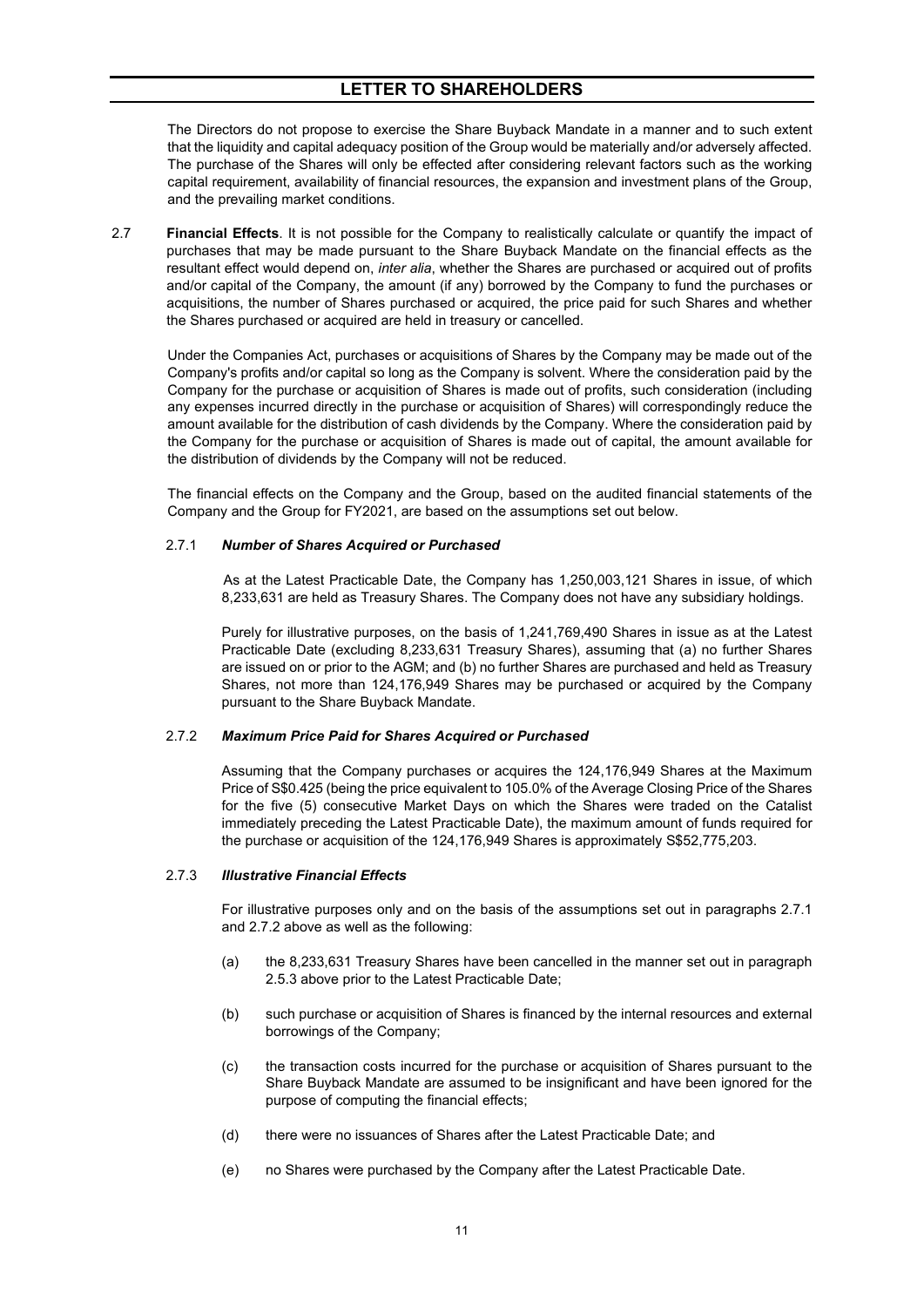the financial effects of the purchase or acquisition of 124,176,949 Shares pursuant to the Share Buyback Mandate:

- (a) by way of purchases made entirely out of capital and held as Treasury Shares;
- (b) by way of purchases made partially out of profits, with the balance out of capital, and held as Treasury Shares;
- (c) by way of purchases made entirely out of capital and cancelled; and
- (d) by way of purchases made partially out of profits, with the balance out of capital, and cancelled,

on certain information derived from the audited financial statements of the Group and the Company for FY2021 are set out below:

*(a) Purchase or acquisition of 124,176,949 Shares made entirely out of capital and held as Treasury*  Shares<sup>(5)</sup>

|                                                 | Group                                            |                                                 | Company                                          |                                                 |  |
|-------------------------------------------------|--------------------------------------------------|-------------------------------------------------|--------------------------------------------------|-------------------------------------------------|--|
|                                                 | <b>Before Share</b><br><b>Purchase</b><br>\$'000 | <b>After Share</b><br><b>Purchase</b><br>\$'000 | <b>Before Share</b><br><b>Purchase</b><br>\$'000 | <b>After Share</b><br><b>Purchase</b><br>\$'000 |  |
| As at 30 September 2021                         |                                                  |                                                 |                                                  |                                                 |  |
| Share capital and reserves<br>Retained earnings | 62.251<br>71,124                                 | 9.476<br>71,124                                 | 295,404<br>18,026                                | 242,629<br>18,026                               |  |
| <b>Total Shareholders' Equity</b>               | 133,375                                          | 80,600                                          | 313,430                                          | 260,655                                         |  |
|                                                 |                                                  |                                                 |                                                  |                                                 |  |
| NTA <sup>(1)</sup>                              | 128,845                                          | 75,849                                          | 313,430                                          | 260,655                                         |  |
| <b>Current Assets</b>                           | 102,613                                          | 49,838                                          | 121,594                                          | 68,819                                          |  |
| <b>Current Liabilities</b>                      | (78, 927)                                        | (78, 927)                                       | (47, 209)                                        | (47, 209)                                       |  |
| <b>Total Borrowings</b>                         | (24, 410)                                        | (24, 410)                                       |                                                  |                                                 |  |
| Cash and Cash equivalents                       | 94,989                                           | 42.214                                          | 70,241                                           | 17,466                                          |  |
| Number of Shares ('000)                         | 1,241,769                                        | 1,117,593                                       | 1,241,769                                        | 1,117,593                                       |  |
| <b>Financial Ratios</b>                         |                                                  |                                                 |                                                  |                                                 |  |
| NTA per Share $(2)$ (cents)                     | 10.82                                            | 6.79                                            | 26.33                                            | 23.32                                           |  |
| Basic $EPS^{(3)}$ (cents)                       | 3.30                                             | 3.51                                            | 2.12                                             | 2.26                                            |  |
| <b>Current Ratio (times)</b>                    | 1.30                                             | 0.63                                            | 2.58                                             | 1.46                                            |  |
| Gearing Ratio <sup>(4)</sup> (times)            | 0.18                                             | 0.30                                            |                                                  |                                                 |  |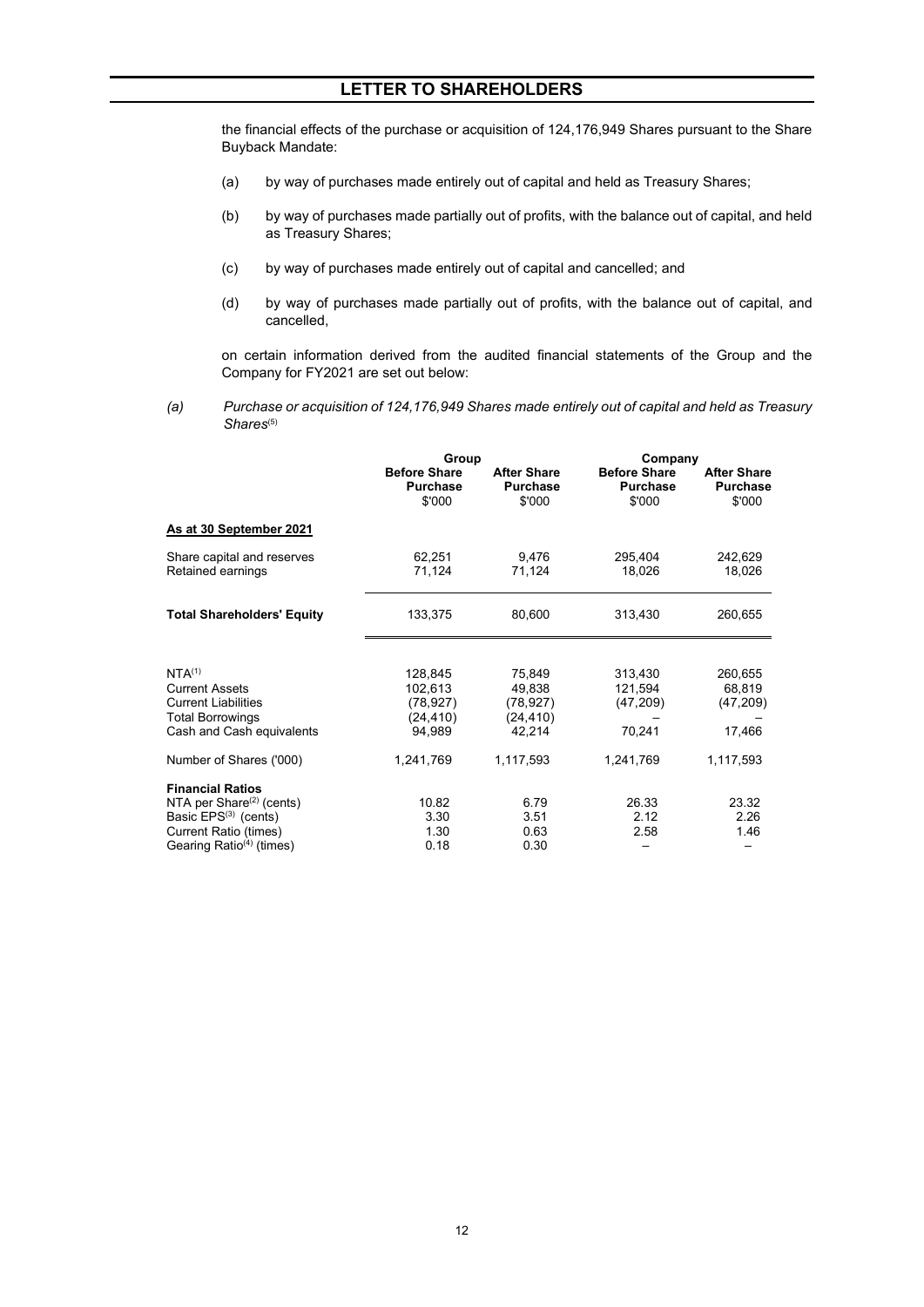#### *(b) Purchase or acquisition of 124,176,949 Shares made partially out of profits, balance out of capital and held as Treasury Shares*(5)

|                                                 | Group                                            |                                                 | Company                                          |                                                 |  |
|-------------------------------------------------|--------------------------------------------------|-------------------------------------------------|--------------------------------------------------|-------------------------------------------------|--|
|                                                 | <b>Before Share</b><br><b>Purchase</b><br>\$'000 | <b>After Share</b><br><b>Purchase</b><br>\$'000 | <b>Before Share</b><br><b>Purchase</b><br>\$'000 | <b>After Share</b><br><b>Purchase</b><br>\$'000 |  |
| As at 30 September 2021                         |                                                  |                                                 |                                                  |                                                 |  |
| Share capital and reserves<br>Retained earnings | 62,251<br>71,124                                 | 9,476<br>71,124                                 | 295,404<br>18,026                                | 242,629<br>18,026                               |  |
| <b>Total Shareholders' Equity</b>               | 133,375                                          | 80,600                                          | 313,430                                          | 260,655                                         |  |
|                                                 |                                                  |                                                 |                                                  |                                                 |  |
| NTA <sup>(1)</sup>                              | 128,845                                          | 75,849                                          | 313,430                                          | 260,655                                         |  |
| <b>Current Assets</b>                           | 102,613                                          | 49,838                                          | 121,594                                          | 68,819                                          |  |
| <b>Current Liabilities</b>                      | (78, 927)                                        | (78, 927)                                       | (47, 209)                                        | (47, 209)                                       |  |
| <b>Total Borrowings</b>                         | (24, 410)                                        | (24, 410)                                       |                                                  |                                                 |  |
| Cash and Cash equivalents                       | 94.989                                           | 42,214                                          | 70,241                                           | 17,466                                          |  |
| Number of Share ('000)                          | 1,241,769                                        | 1,117,593                                       | 1,241,769                                        | 1,117,593                                       |  |
| <b>Financial Ratios</b>                         |                                                  |                                                 |                                                  |                                                 |  |
| NTA per Share <sup>(2)</sup> (cents)            | 10.82                                            | 6.79                                            | 26.33                                            | 23.32                                           |  |
| Basic EPS <sup>(3)</sup> (cents)                | 3.30                                             | 3.51                                            | 2.12                                             | 2.26                                            |  |
| <b>Current Ratio (times)</b>                    | 1.30                                             | 0.63                                            | 2.58                                             | 1.46                                            |  |
| Gearing Ratio <sup>(4)</sup> (times)            | 0.18                                             | 0.30                                            |                                                  |                                                 |  |
|                                                 |                                                  |                                                 |                                                  |                                                 |  |

*(c) Purchase or acquisition of 124,176,949 Shares made entirely out of capital and cancelled*(5)

|                                                                                                                                                                    | Group                                                  |                                                      | Company                                   |                                          |
|--------------------------------------------------------------------------------------------------------------------------------------------------------------------|--------------------------------------------------------|------------------------------------------------------|-------------------------------------------|------------------------------------------|
|                                                                                                                                                                    | <b>Before Share</b><br><b>Purchase</b>                 | <b>After Share</b><br><b>Purchase</b>                | <b>Before Share</b><br><b>Purchase</b>    | <b>After Share</b><br><b>Purchase</b>    |
|                                                                                                                                                                    | \$'000                                                 | \$'000                                               | \$'000                                    | \$'000                                   |
| As at 30 September 2021                                                                                                                                            |                                                        |                                                      |                                           |                                          |
| Share capital and reserves<br>Retained earnings                                                                                                                    | 62,251<br>71,124                                       | 9,476<br>71,124                                      | 295,404<br>18,026                         | 242,629<br>18,026                        |
| <b>Total Shareholders' Equity</b>                                                                                                                                  | 133,375                                                | 80,600                                               | 313,430                                   | 260,655                                  |
| NTA <sup>(1)</sup><br><b>Current Assets</b><br><b>Current Liabilities</b><br><b>Total Borrowings</b><br>Cash and Cash equivalents                                  | 128,845<br>102,613<br>(78, 927)<br>(24, 410)<br>94,989 | 75,849<br>49,838<br>(78, 927)<br>(24, 410)<br>42.214 | 313,430<br>121,594<br>(47, 209)<br>70,241 | 260,655<br>68,819<br>(47, 209)<br>17,466 |
| Number of Share ('000)                                                                                                                                             | 1,241,769                                              | 1,117,593                                            | 1,241,769                                 | 1,117,593                                |
| <b>Financial Ratios</b><br>NTA per Share $(2)$ (cents)<br>Basic EPS <sup>(3)</sup> (cents)<br><b>Current Ratio (times)</b><br>Gearing Ratio <sup>(4)</sup> (times) | 10.82<br>3.30<br>1.30<br>0.18                          | 6.79<br>3.51<br>0.63<br>0.30                         | 26.33<br>2.12<br>2.58                     | 23.32<br>2.26<br>1.46                    |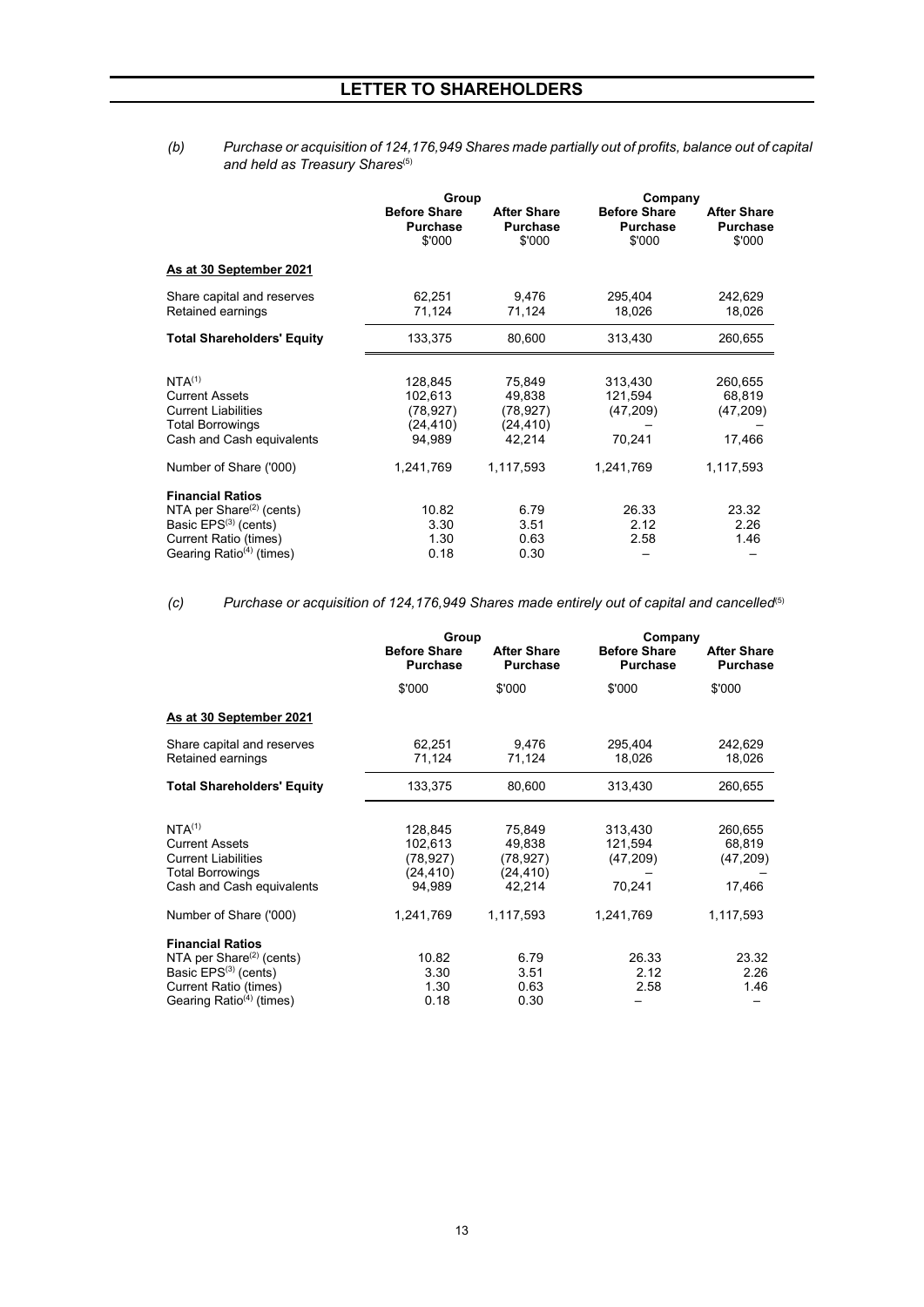*(d) Purchase or acquisition of 124,176,949 Shares made partially out of profits, balance out of capital*  and cancelled<sup>(5)</sup>

|                                                 | Group                                            |                                                 | Company                                          |                                                 |  |  |
|-------------------------------------------------|--------------------------------------------------|-------------------------------------------------|--------------------------------------------------|-------------------------------------------------|--|--|
|                                                 | <b>Before Share</b><br><b>Purchase</b><br>\$'000 | <b>After Share</b><br><b>Purchase</b><br>\$'000 | <b>Before Share</b><br><b>Purchase</b><br>\$'000 | <b>After Share</b><br><b>Purchase</b><br>\$'000 |  |  |
| As at 30 September 2021                         |                                                  |                                                 |                                                  |                                                 |  |  |
| Share capital and reserves<br>Retained earnings | 62,251<br>71,124                                 | 27,502<br>53,098                                | 295,404<br>18,026                                | 260,655                                         |  |  |
| <b>Total Shareholders' Equity</b>               | 133,375                                          | 80,600                                          | 313,430                                          | 260,655                                         |  |  |
|                                                 |                                                  |                                                 |                                                  |                                                 |  |  |
| NTA <sup>(1)</sup>                              | 128,845                                          | 75,849                                          | 313,430                                          | 260,655                                         |  |  |
| <b>Current Assets</b>                           | 102,613                                          | 49,838                                          | 121,594                                          | 68,819                                          |  |  |
| <b>Current Liabilities</b>                      | (78, 927)                                        | (78, 927)                                       | (47, 209)                                        | (47, 209)                                       |  |  |
| <b>Total Borrowings</b>                         | (24, 410)                                        | (24, 410)                                       |                                                  |                                                 |  |  |
| Cash and Cash equivalents                       | 94,989                                           | 42,214                                          | 70,241                                           | 17,466                                          |  |  |
| Number of Share ('000)                          | 1,241,769                                        | 1,117,593                                       | 1,241,769                                        | 1,117,593                                       |  |  |
| <b>Financial Ratios</b>                         |                                                  |                                                 |                                                  |                                                 |  |  |
| NTA per Share $(2)$ (cents)                     | 10.82                                            | 6.79                                            | 26.33                                            | 23.32                                           |  |  |
| Basic EPS <sup>(3)</sup> (cents)                | 3.30                                             | 3.51                                            | 2.12                                             | 2.26                                            |  |  |
| <b>Current Ratio (times)</b>                    | 1.30                                             | 0.63                                            | 2.58                                             | 1.46                                            |  |  |
| Gearing Ratio <sup>(4)</sup> (times)            | 0.18                                             | 0.30                                            |                                                  |                                                 |  |  |

#### **Notes:**

(1) NTA refers to net assets less intangible assets.<br>(2) NTA per Share equals to NTA divided by t

NTA per Share equals to NTA divided by the number of issued Shares (excluding Treasury Shares) of 1,190,553,101 Shares outstanding as at 30 September 2021.

(3) Basic Earnings Per Share (EPS) equals to net profit attributable to owners of the Company divided by the weighted average number of 1,189,501,931 Shares (excluding Treasury Shares) during FY2021.

Gearing equals to total bank and other borrowings divided by total shareholders' equity.

(5) The amount of funds required for the purchase or acquisition of such Shares is approximately S\$52,775,203, utilising internal resources.

The actual financial effects of the Share Buyback Mandate will depend on the number and purchase price of the Shares bought back. As stated, the Directors do not propose to exercise the Share Buyback Mandate to such an extent that it would have a material adverse effect on the working capital requirements, financial position and/or gearing of the Group. The purchase of the Shares will only be effected after considering relevant factors such as the working capital requirement, availability of financial resources, the expansion and investment plans of the Group, and the prevailing market conditions.

#### **Shareholders should note that the financial effects set out above are based on the audited financial statements of the Group and the Company for FY2021 and are for illustration purposes only. The analysis above based on the results of the Group and the Company for FY2021 is not necessarily representative of future performance.**

It should be noted that although the Share Buyback Mandate would authorise the Company to purchase or acquire up to 10.0% of the issued Shares, the Company may not necessarily purchase or acquire or be able to purchase or acquire the entire 10.0% of the issued Shares as mandated. In addition, the Company may cancel or hold in treasury all or part of the Shares purchased or acquired. The Company will take into account both financial and non-financial factors (for example, the public float of the Company, stock market conditions and the performance of the Shares) in assessing the relative impact of a share purchase or acquisition before execution.

- 2.8 **Tax Implications**. Shareholders who are in doubt as to their respective tax positions or any tax implications, or who may be subject to tax in a jurisdiction outside Singapore, should consult their own professional advisers.
- 2.9 **Listing Status of the Shares**. The Catalist Rules requires a listed company to ensure that at least 10.0% of the total number of its issued Shares (excluding preference shares, convertible equity securities and Treasury Shares) in a class that is listed on the Catalist, is held by public shareholders at all times. The Company does not have any individual shareholding limit or foreign shareholding limit. As at the Latest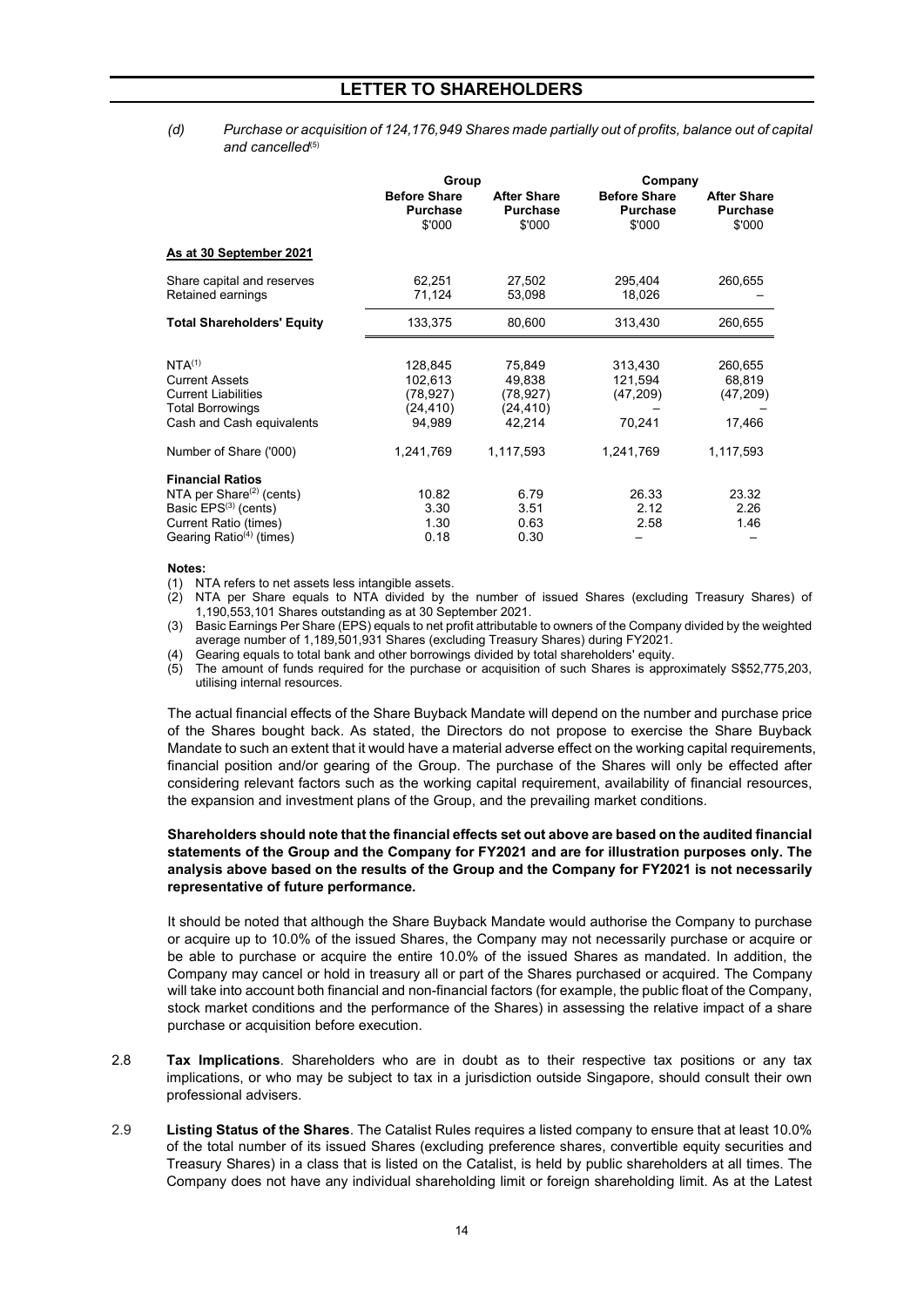Practicable Date, approximately 46.28% of the issued Shares are held by public Shareholders. Assuming that the Company repurchased the maximum of 10.0% of its issued Shares at the Latest Practicable Date from the public shareholders, the percentage of Shares held by public shareholders would be approximately 40.31% (excluding Treasury Shares).

Accordingly, the Company is of the view that there is a sufficient number of issued Shares held by public shareholders which would permit the Company to undertake purchases or acquisitions of its issued Shares up to the full 10.0% limit pursuant to the Share Buyback Mandate without affecting the listing status of the Shares on the Catalist, and that the remaining number of Shares held by public shareholders will not fall to such a level as to cause market illiquidity or adversely affect the orderly trading of the Shares.

#### **The Board, when purchasing Shares, will ensure (i) that there is a sufficient float for an orderly market in the Company's securities; and (ii) that the listing status of the Shares on the Catalist is not affected by such purchase.**

- 2.10 **Share Buybacks in the Previous 12 Months**. The Company has not purchased or acquired any Shares in the previous 12 months prior to the Latest Practicable Date.
- 2.11 **Listing Rules**. The Catalist Rules restrict a listed company from purchasing its shares by way of market purchases at a price per share which is more than 5.0% above the "average closing price", being the average of the closing market prices of the shares over the last five (5) Market Days on which transactions in the shares were recorded, before the day on which the purchases were made, as deemed to be adjusted for any corporate action that occurs during the relevant five (5) Market Day period and the day on which the purchases are made. The Maximum Price for a Share in relation to Market Purchases referred to in paragraph 2.3.4 above complies with this requirement.

Although the Catalist Rules do not prescribe a maximum price in relation to purchases of shares by way of off-market purchases, the Company has set a cap of 5.0% above the Average Closing Price of a Share as the Maximum Price for a Share to be purchased or acquired by way of an Off-Market Purchase.

While the Catalist Rules does not expressly prohibit any purchase of shares by a listed company during any particular time, because the listed company would be regarded as an "insider" in relation to any proposed purchase or acquisition of its issued shares, the Company will not undertake any purchase or acquisition of Shares pursuant to the Share Buyback Mandate at any time after a price sensitive development has occurred or has been the subject of a decision until the price sensitive information has been publicly announced. In particular, in line with the best practices guide on securities dealings issued by the SGX-ST, the Company would not purchase or acquire any Shares through Market Purchases during the period of one (1) month immediately preceding the announcement of the Company's half-year and full-year results.

- 2.12 **Reporting Requirements**. The Catalist Rules specifies that a listed company shall report all purchases or acquisitions of its shares to the SGX-ST not later than 9.00 a.m.:
	- (a) in the case of a Market Purchase, on the Market Day following the day of purchase or acquisition of any of its shares; and
	- (b) in the case of an Off-Market Purchase on an equal access scheme, on the second Market Day after the close of acceptances of the offer.

Such announcement (which must be in the form of Appendix 8D to the Catalist Rules) must include, *inter alia*, details of the date of the purchase, the total number of shares purchased, the number of shares cancelled, the number of shares held as Treasury Shares, the price paid per share or the highest and lowest prices paid for such shares, as applicable, the total consideration (including stamp duties and clearing charges) paid or payable for the shares, the number of shares purchased as at the date of announcement (on a cumulative basis), the number of issued shares excluding Treasury Shares and the number of Treasury Shares held after the purchase.

The Directors are required under the Companies Act to lodge with the ACRA within 30 days of the purchase or acquisition of Shares on the Catalist the notice of purchase or acquisition of the Shares in the prescribed form and providing certain particulars including the date of the purchase or acquisition, the number of Shares purchased or acquired, the number of Shares cancelled, the number of Shares held as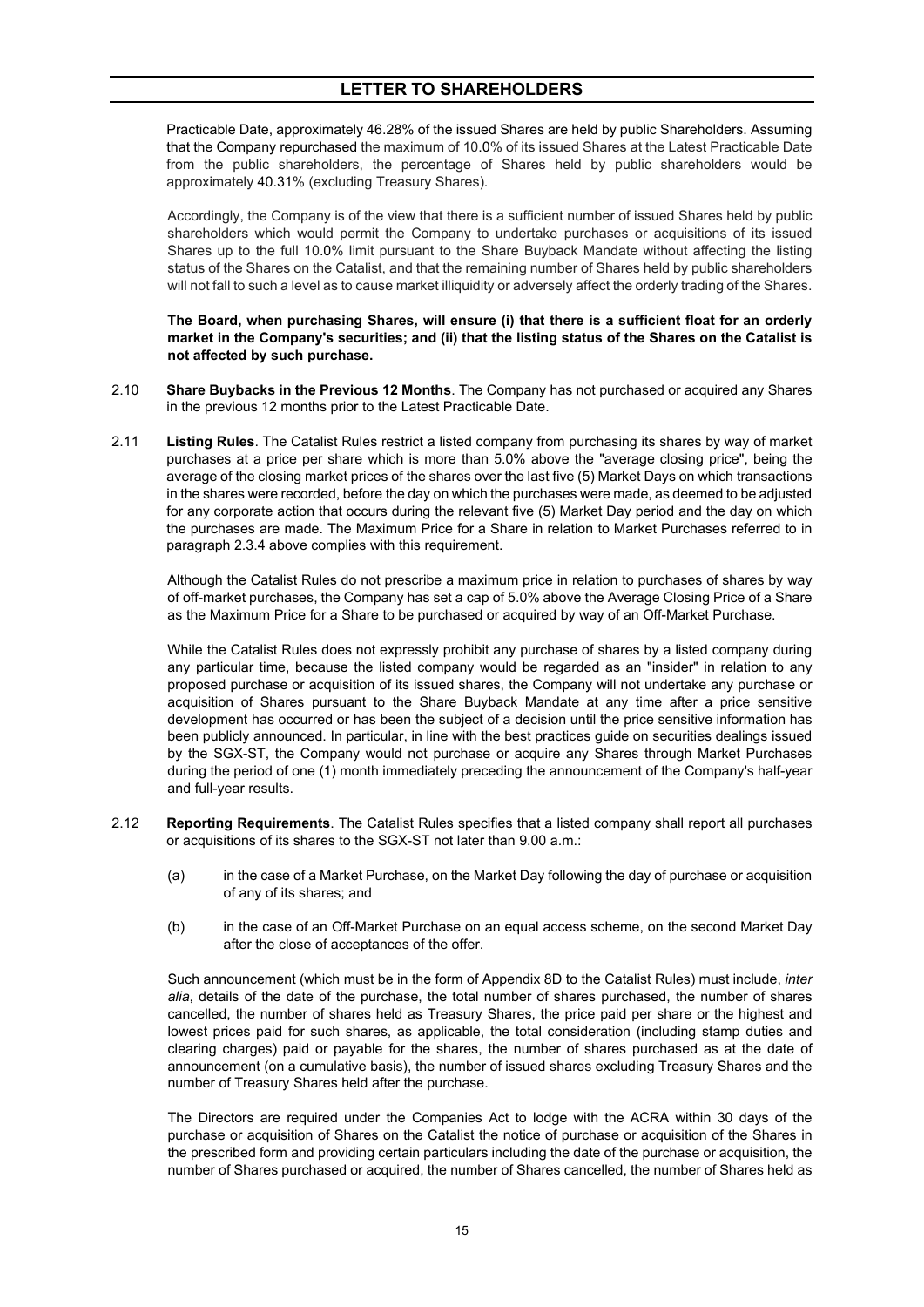Treasury Shares, the issued share capital of the Company before and after the purchase or acquisition, the amount of consideration paid by the Company for the purchase or acquisition of the Shares, and whether the Shares were purchased or acquired out of the profits or the capital of the Company.

2.13 **Take-over Implications**. Appendix 2 of the Take-Over Code ("**Appendix 2**") contains the Share Buy-Back Guidance Note. The take-over implications arising from any purchase or acquisition by the Company of its Shares are set out below:

#### 2.13.1 *Obligation to make a Take-Over Offer*

If, as a result of any purchase or acquisition by the Company of its Shares, a Shareholder's proportionate interest in the voting capital of the Company increases, such increase will be treated as an acquisition for the purposes of Rule 14 of the Take-Over Code. If such increase results in a change of effective control, or, as a result of such increase, a Shareholder or group of Shareholders acting in concert obtains or consolidates effective control of the Company, such Shareholder or group of Shareholders acting in concert could become obliged to make a takeover offer for the Company under Rule 14 of the Take-Over Code.

Rule 14.1 of the Take-Over Code requires, *inter alia*, that, except with the consent of the SIC, where:

- (a) any person acquires, whether by a series of transactions over a period of time or not, shares which (taken together with shares held or acquired by persons acting in concert with him) carry 30.0% or more of the voting rights of a company; or
- (b) any person who, together with persons acting in concert with him, holds not less than 30.0% but not more than 50.0% of the voting rights and such person, or any person acting in concert with him, acquires in any period of six (6) months additional shares carrying more than 1.0% of the voting rights, such person shall extend immediately an offer on the basis set out below to the holders of any class of shares in the capital which carries votes and in which such person or persons acting in concert with him hold shares. In addition to such person, each of the principal members of the group of persons acting in concert with him may, according to the circumstances of the case, have the obligation to extend an offer.

The offer required to be made under the provisions of Rule 14.1 of the Take-Over Code shall, in respect of each class of shares in the capital involved, be in cash or be accompanied by a cash alternative at the Required Price.

For the above purposes, "**Required Price**" means in relation to the offer required to be made under the provisions of Rule 14.1 of the Take-Over Code, the offer shall be in cash or be accompanied by a cash alternative at a price in accordance with Rule 14.3 of the Take-Over Code which is the highest of the highest price paid by the offerors and/ or person(s) acting in concert with them for the Shares (i) during the offer period and within the preceding six (6) months, (ii) acquired through the exercise of instruments convertible into securities which carry voting rights within six months of the offer and during the offer period, or (iii) acquired through the exercise of rights to subscribe for, and options in respect of, securities which carry voting rights within six months of the offer or during the offer period; or at such price as determined by the SIC under Rule 14.3 of the Take-Over Code.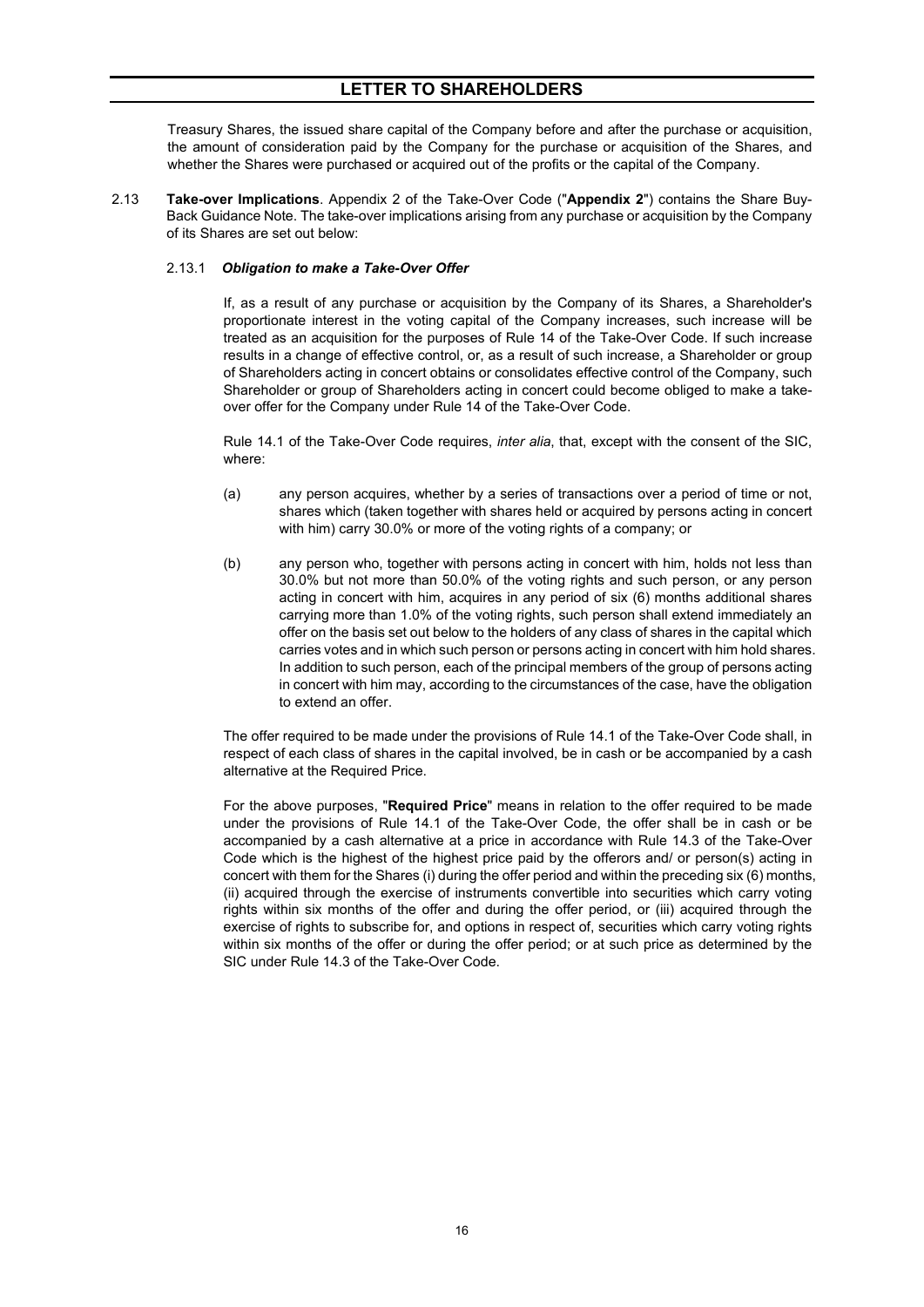#### 2.13.2 *Persons Acting in Concert*

Under the Take-Over Code, persons acting in concert comprise individuals or companies who, pursuant to an agreement or understanding (whether formal or informal), co-operate, through the acquisition by any of them of shares in a company to obtain or consolidate effective control of that company.

Unless the contrary is established, the Take-Over Code presumes, *inter alia*, the following individuals and companies to be persons acting in concert:

- (a) the following companies:
	- (i) a company;
	- (ii) the parent company of (i);
	- (iii) the subsidiaries of (i);
	- (iv) the fellow subsidiaries of (i);
	- $(v)$  the associated companies of any of (i), (ii), (iii) or (iv);
	- (vi) companies whose associated companies include any of (i), (ii), (iii), (iv) or (v); and
	- (vii) any person who has provided financial assistance (other than a bank in the ordinary course of business) to any of the above for the purchase of voting rights;
- (b) a company with any of its directors (together with their close relatives, related trusts as well as companies controlled by any of the directors, their close relatives and related trusts);
- (c) a company with any of its pension funds and employee share schemes;
- (d) a person with any investment company, unit trust or other fund whose investment such person manages on a discretionary basis, but only in respect of the investment account which such person manages;
- (e) a financial or other professional adviser, including a stockbroker, with its client in respect of the shareholdings of the adviser and persons controlling, controlled by or under the same control as the adviser;
- (f) directors of a company (together with their close relatives, related trusts and companies controlled by any of such directors, their close relatives and related trusts) which is subject to an offer or where the directors have reason to believe a bona fide offer for their company may be imminent;
- (g) partners; and
- (h) the following persons and entities:
	- (i) an individual;
	- (ii) the close relatives of (i);
	- (iii) the related trusts of (i);
	- (iv) any person who is accustomed to act in accordance with the instructions of (i); and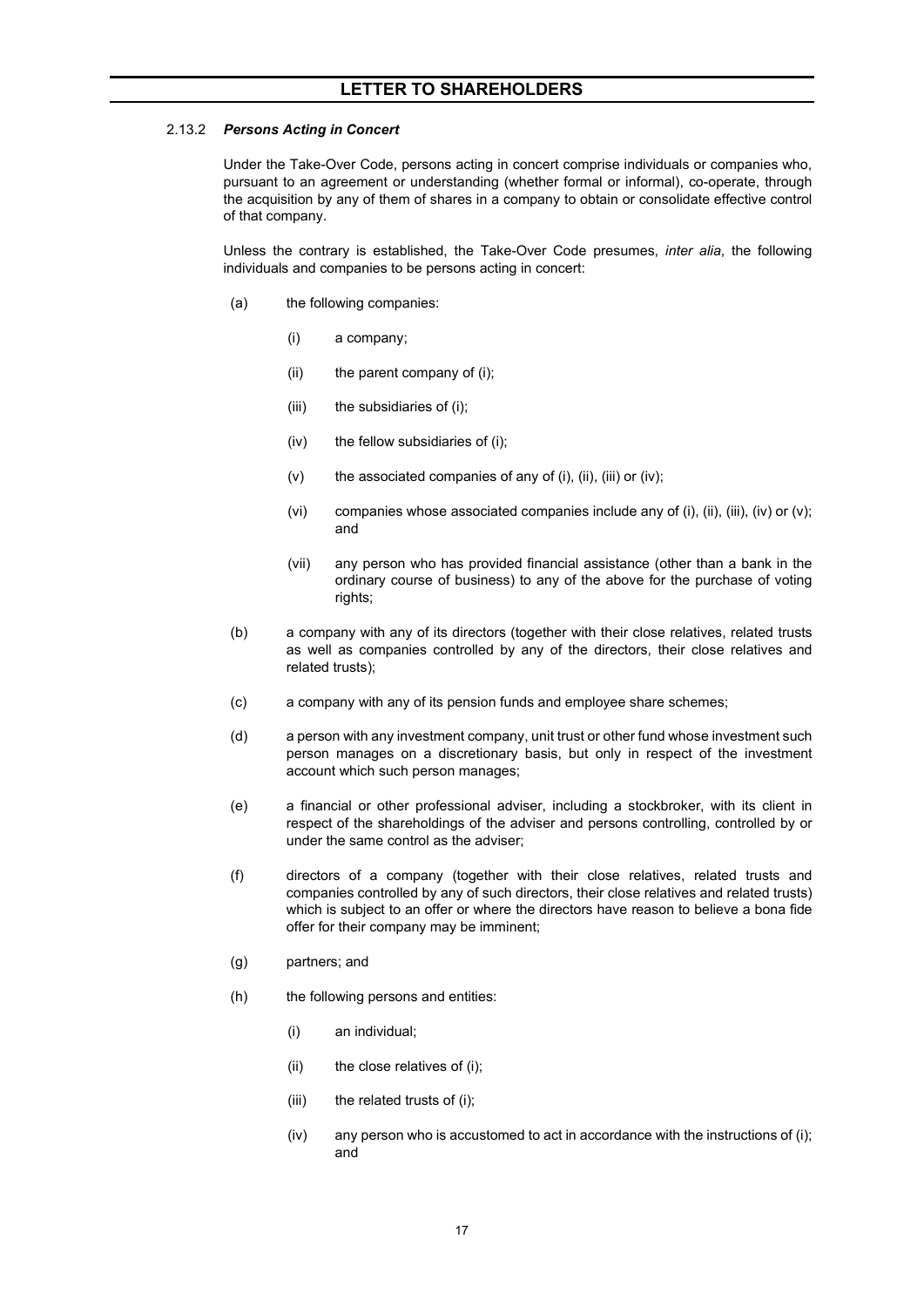- (v) companies controlled by any of (i), (ii), (iii) or (iv); and
- (vi) any person who has provided financial assistance (other than a bank in the ordinary course of business) to any of the above for the purchase of voting rights.

The circumstances under which Shareholders (including Directors) and persons acting in concert with them respectively will incur an obligation to make a take-over offer under Rule 14 of the Take-Over Code after a purchase or acquisition of Shares by the Company are set out in Appendix 2.

#### 2.13.3 *Effect of Rule 14 and Appendix 2 of the Take-Over Code*

In general terms, the effect of Rule 14 and Appendix 2 is that, unless exempted, Directors of the Company and persons acting in concert with them will incur an obligation to make a take-over offer for the Company under Rule 14 if, as a result of the Company purchasing or acquiring its Shares:

- (a) the voting rights of such Directors and their concert parties would increase to 30.0% or more; or
- (b) if the voting rights of such Directors and their concert parties fall between 30.0% and 50.0% of the Company's voting rights, the voting rights of such Directors and their concert parties would increase by more than 1.0% in any period of six (6) months.

In calculating the percentages of voting rights of such Directors and their concert parties, Treasury Shares shall be excluded.

Under Appendix 2, a Shareholder not acting in concert with the Directors of the Company will not be required to make a take-over offer under Rule 14 if, as a result of the Company purchasing or acquiring its Shares, the voting rights of such Shareholder in the Company would increase to 30.0% or more, or, if such Shareholder holds between 30.0% and 50.0% of the Company's voting rights, the voting rights of such Shareholder would increase by more than 1.0% in any period of six (6) months. Such Shareholder need not abstain from voting in respect of the resolution authorising the renewal of the Share Buyback Mandate.

**Shareholders who are in doubt as to their obligations, if any, to make a mandatory takeover offer under the Take-Over Code as a result of any purchase or acquisition of Shares by the Company should consult their professional advisers and/or SIC and/or other relevant authorities at the earliest opportunity.**

#### 2.14 **Application of the Take-Over Code**

The details of the shareholdings of the Directors and substantial shareholders of the Company as at the Latest Practicable Date are set out in paragraph 4 below.

Mr. Lim Hee Liat is a controlling shareholder of the Company. As at the Latest Practicable Date, and for the purposes of the Take-Over Code, Mr. Lim Hee Liat and his parties acting in concert with him, being his brothers, Mr. Lim Hee Meng and Mr. Peter Lim Hee Thong (collectively the "**Relevant Parties**"), have an aggregate interest (direct and deemed) in 495,038,558 Shares, representing approximately 39.87% of the total number of issued Shares (excluding Treasury Shares and subsidiary holdings) of the Company. Shareholders should note that the shareholdings of the Relevant Parties as at the Latest Practicable Date and as disclosed in this Appendix are based on the Company's internal records and the list of shareholders of the Company as obtained from CDP on the Latest Practicable Date.

Assuming that there is no change in the number of Shares held or deemed to be held by the Relevant Parties and no new Shares are issued by the Company between the Latest Practicable Date and the date of the resolution to be passed in relation to the Share Buyback Mandate (being the date of the AGM), in the event of the purchase or acquisition by the Company of the maximum limit of 10.0% of the issued Shares of the Company (excluding Treasury Shares and any subsidiary holdings), the shareholding interest of the Relevant Parties in the Company could increase by more than 1.0% in any period of six (6)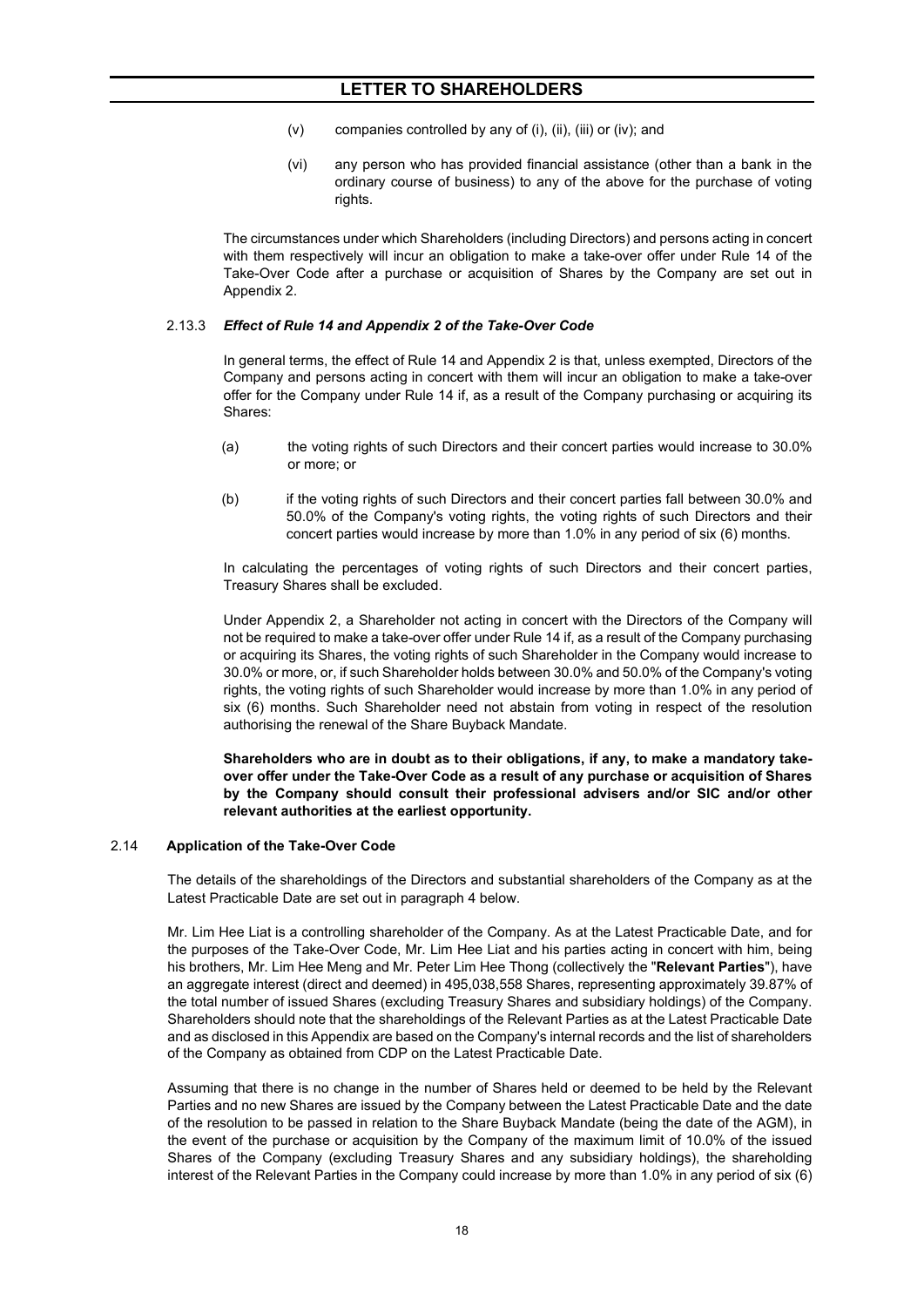months. Accordingly, Relevant Parties will be required to make a general offer under Rule 14 of the Take-Over Code.

#### 2.14.1 *Conditions for Exemption from having to make a General Offer under Rule 14 of the Take-Over Code*

Pursuant to Section 3(a) of Appendix 2 of the Take-Over Code, the Relevant Parties will be exempted from the requirement to make a general offer under Rule 14 of the Take-Over Code if their respective shareholding in the Company increases by more than 1.0% in any six (6) months as a result of any share buyback carried out pursuant to the Share Buyback Mandate, subject to the following conditions:

- (a) the circular to Shareholders seeking their approval for the Share Buyback Mandate will contain:
	- (i) advice to the effect that by voting in favour of the resolution to approve the Share Buyback Mandate, Shareholders are waiving their rights to a general offer at the required price from the Relevant Parties;
	- (ii) the names and voting rights of the Relevant Parties as at the date of the resolution and after the Company exercises the power under the Share Buyback Mandate in full and purchases 10.0% of the issued Shares;
- (b) the resolution to authorise the Share Buyback Mandate is approved by a majority of Shareholders who are present and voting at the AGM on a poll who could not become obliged to make an offer as a result of the Share Buyback by the Company pursuant to the Share Buyback Mandate;
- (c) the Relevant Parties will abstain from voting for and/or recommending Shareholders to vote in favour of the resolution to approve the Share Buyback Mandate;
- (d) within seven (7) days after the passing of the resolution to approve the Share Buyback Mandate, Mr. Lim Hee Liat submits to the SIC a duly signed form as prescribed by the SIC;
- (e) the Relevant Parties have not acquired and will not acquire any Shares between the date on which they know that the announcement of the Share Buyback Mandate is imminent and the earlier of:
	- (i) the date on which the authority of the Share Buyback Mandate expires; and
	- (ii) the date on which the Company announces that it has brought back such number of Shares as authorised by the Share Buyback Mandate or it has decided to cease buying back its Shares, as the case may be,

if any such acquisitions, taken together with the Share Buyback, would cause their aggregate voting rights to increase by more than 1.0% in the preceding six (6) months.

As such, if the aggregate voting rights held by the Relevant Parties increase by more than 1.0% solely as a result of the Company's buyback of Shares under the Share Buyback Mandate, and none of them has acquired any Shares during the relevant six (6) month period, then the Relevant Parties would be eligible for SIC's exemption from the requirement to make a general offer under Rule 14 of the Take-Over Code, or where such exemption had been granted, would continue to enjoy the exemption.

If the Company ceases to buyback Shares pursuant to the Share Buyback Mandate and the increase in the aggregate voting rights held by the Relevant Parties as a result of the relevant buyback of Shares at such time is less than 1.0% in any six (6) month period, the Relevant Parties may acquire further voting rights in the Company. However, any increase in their percentage voting rights as a result of the buyback of Shares pursuant to the Share Buyback Mandate will be taken into account together with any voting rights acquired by the Relevant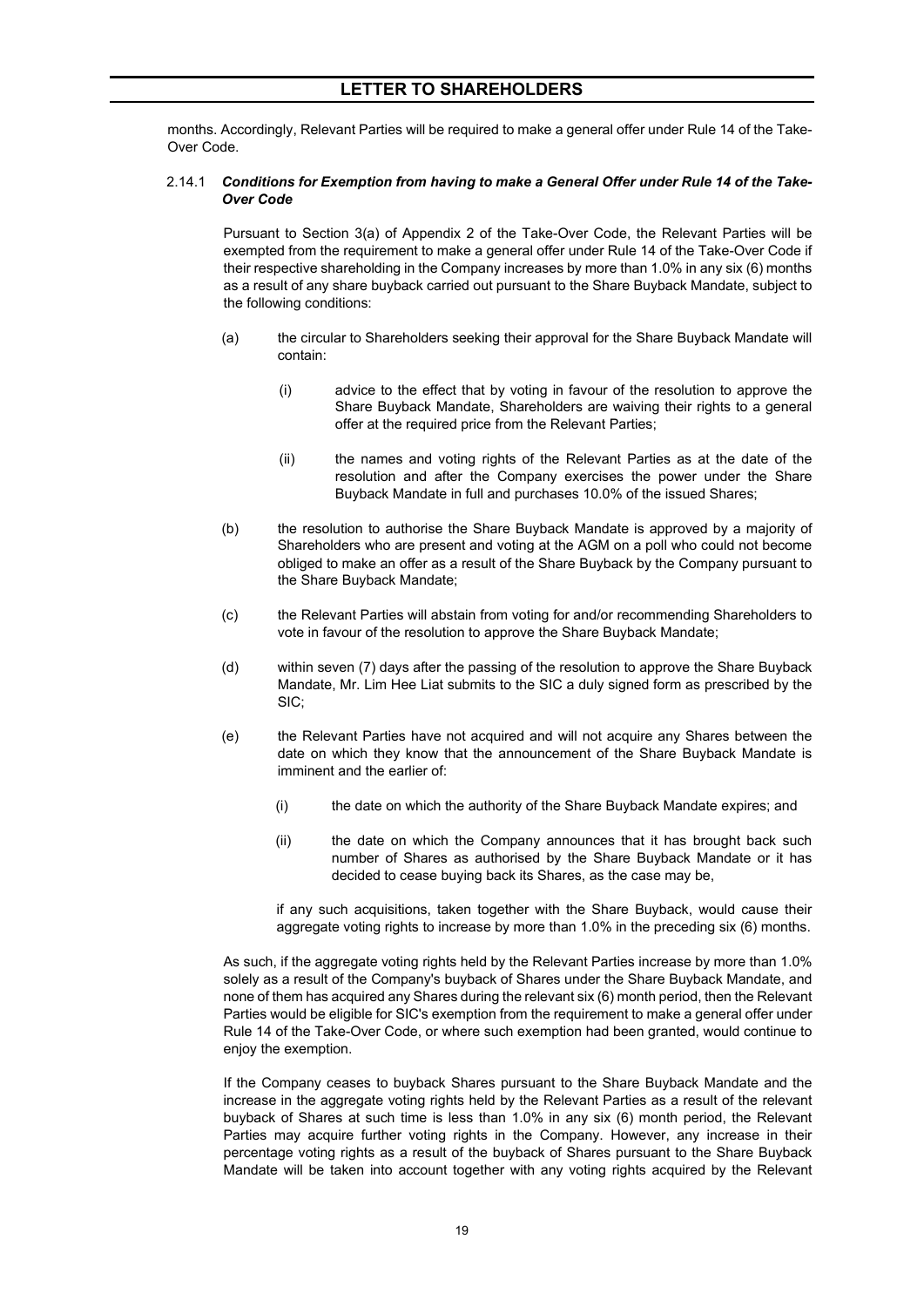Parties by whatever means in determining whether they have increased their aggregate voting rights by more than 1.0% in any six (6) month period.

#### 2.14.2 *Form 2 Submission to the SIC*

Form 2 (Submission by directors and their concert parties pursuant to Appendix 2) is the prescribed form to be submitted to the SIC by a director and persons acting in concert with him pursuant to the conditions for exemption from the requirement to make a take-over offer under Rule 14 of the Take-Over Code as a result of the buyback of shares by a listed company under its Share Buyback Mandate.

As at the Latest Practicable Date, Mr. Lim Hee Liat has informed the Company that he will be submitting the Form 2 to the SIC within seven (7) days after the passing of the resolution relating to the renewal of the Share Buyback Mandate.

#### 2.14.3 *Advice to Shareholders*

**Shareholders should note that by voting for the Share Buyback Mandate, they are waiving their rights to a take-over offer at the required price from the Relevant Parties in the circumstances set out above.**

**Such a take-over offer, if required to be made and had not been exempted by the SIC, would have to be made in cash or be accompanied by a cash alternative at the required price.**

Save as disclosed, the Directors are not aware of any facts or factors which suggest or imply that any particular person(s) and/or Shareholder(s) are, or may be regarded as, parties acting in concert such that their respective interests in voting shares in the capital of the Company should or ought to be consolidated, and consequences under the Take-Over Code would ensue as a result of a buyback of Shares by the Company pursuant to the Share Buyback Mandate.

Appendix 2 of the Take-Over Code requires that the resolution to authorise the Share Buyback Mandate to be approved by a majority of those Shareholders present and voting at the meeting on a poll who could not become obliged to make an offer under the Take-Over Code as a result of the Share Buyback. Accordingly, the said resolution shall be taken on a poll and the Relevant Parties shall abstain from voting on such resolution.

#### 2.15 **Interested Persons**

The Company is prohibited from knowingly buying Shares on the SGX-ST from an interested person, that is, a Director, the chief executive officer or controlling shareholder of the Company or any of their associates, and an interested person is prohibited from knowingly selling his Shares to the Company.

#### <span id="page-19-0"></span>**3. THE PROPOSED RENEWAL OF THE SHAREHOLDERS' GENERAL MANDATE FOR INTERESTED PERSON TRANSACTIONS**

3.1 **Background and Annual Renewal of the IPT General Mandate**. At the 2021 AGM, the Shareholders had approved, *inter alia*, the renewal of the IPT General Mandate. The authority and limitations of the IPT General Mandate were set out in the Appendix to the FY2020 Annual Report and the ordinary resolution in the notice of the 2021 AGM dated 11 January 2021. The authority contained in the IPT General Mandate renewed at the 2021 AGM was expressed to continue in force until the next annual general meeting of the Company and, as such, would be expiring on 26 January 2022, being the date of the forthcoming AGM. Accordingly, the Directors propose that the IPT General Mandate be renewed at the forthcoming AGM.

The IPT General Mandate enables the Company, its subsidiaries and associated companies that are considered to be "entities at risk" within the meaning of Chapter 9 of the Catalist Rules (the "**EAR Group**"), in the ordinary course of business, to enter into the Mandated Transactions with the Mandated Interested Persons which are necessary for the day-to-day operations, provided that all such transactions are carried out on normal commercial terms and are not prejudicial to the interests of the Company and its minority Shareholders.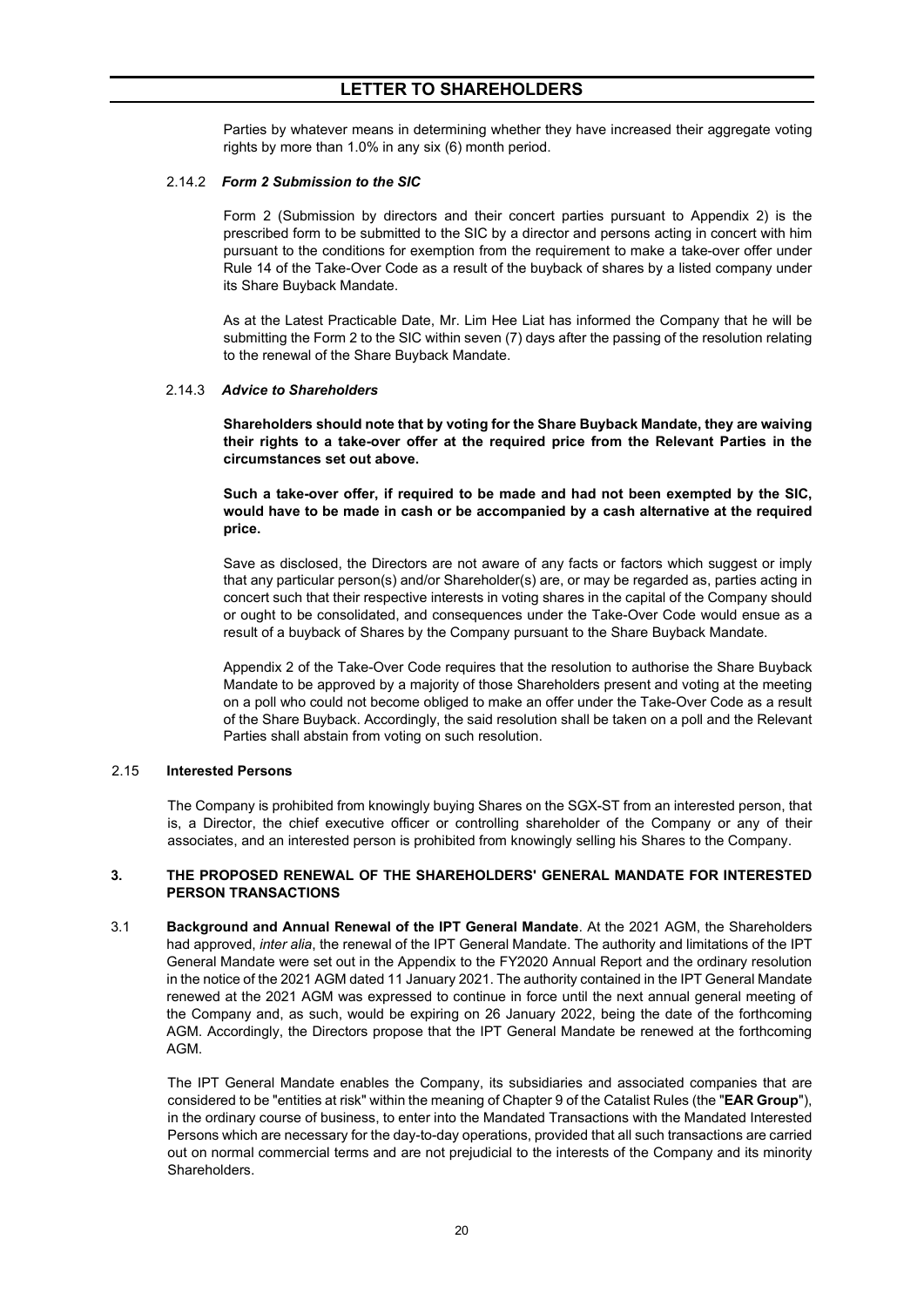- 3.2 **Particulars of the IPT General Mandate to be Renewed**. The nature of the Mandated Transactions and the classes of Mandated Interested Persons in respect of which the IPT General Mandate is sought to be renewed remain unchanged. Particulars of the IPT General Mandate, including the rationale for the IPT General Mandate, the benefits to be derived by the Company, as well as the review procedures for determining transaction prices with the Mandated Interested Persons, are set out in paragraph 3.5 of this Appendix.
- 3.3 **Audit Committee's Confirmation**. Pursuant to Rule 920(1)(c) of the Catalist Rules, the Audit Committee confirms that:
	- (a) the methods or procedures for determining the transaction prices have not changed since the IPT General Mandate was last approved by Shareholders; and
	- (b) the methods or procedures referred to in sub-paragraph (a) above are sufficient to ensure that the Mandated Transactions carried out thereunder will be on normal commercial terms, and will not be prejudicial to the interests of the Company and its minority shareholders.
- 3.4 **Chapter 9 of the Catalist Rules**. Chapter 9 of the Catalist Rules governs transactions in which a listed company or any of its subsidiaries or associated companies (known as an "**entity at risk**") enters into or proposes to enter into with a party who is an interested person of the listed company. The purpose is to guard against the risk that an interested person could influence the listed company, its subsidiaries or associated companies to enter into transactions with it that may adversely affect the interests of the listed company or its shareholders.

Pursuant to Rule 905 of the Catalist Rules, an issuer must make an immediate announcement of any interested person transaction of a value, equal to, or more than, 3.0% of the group's latest audited net tangible assets ("**NTA**"). If the aggregate value of all transactions entered into with the same interested person during the same financial year amounts to 3.0% or more of the group's latest audited NTA, the issuer must make an immediate announcement of the latest transaction and all future transactions entered into with that same interested person during the financial year.

Pursuant to Rule 906 of the Catalist Rules, an issuer must obtain shareholders' approval for any interested person transaction of a value equal to, or more than:

- (a) 5.0% of the group's latest audited NTA; or
- (b) 5.0% of the group's latest audited NTA, when aggregated with other transactions entered into with the same interested person during the same financial year. However, a transaction which has been approved by shareholders, or is the subject of aggregation with another transaction that has been approved by shareholders, need not be included in any subsequent aggregation.

The above requirements for immediate announcement and/or for shareholders' approval do not apply to any transaction below S\$100,000. Under Rules 905(5) and 906(4) of the Catalist Rules, while transactions below S\$100,000 are not normally aggregated, the SGX-ST may aggregate any such transaction entered into during the same financial year and treat them as if they were one (1) transaction in accordance with Rule 902 of the Catalist Rules.

Pursuant to Rule 909 of the Catalist Rules, the value of a transaction is the amount at risk to the listed company. This is illustrated by the following examples:

- (a) in the case of a partly-owned subsidiary or associated company, the value of the transaction is the listed company's effective interest in that transaction;
- (b) in the case of a joint venture, the value of the transaction includes the equity participation, shareholders' loans and guarantees given by the entity at risk;
- (c) in the case of borrowing of funds from an interested person, the value of the transaction is the interest payable on the borrowing. In the case of lending of funds to an interested person, the value of the transaction is the interest payable on the loan and the value of the loan; and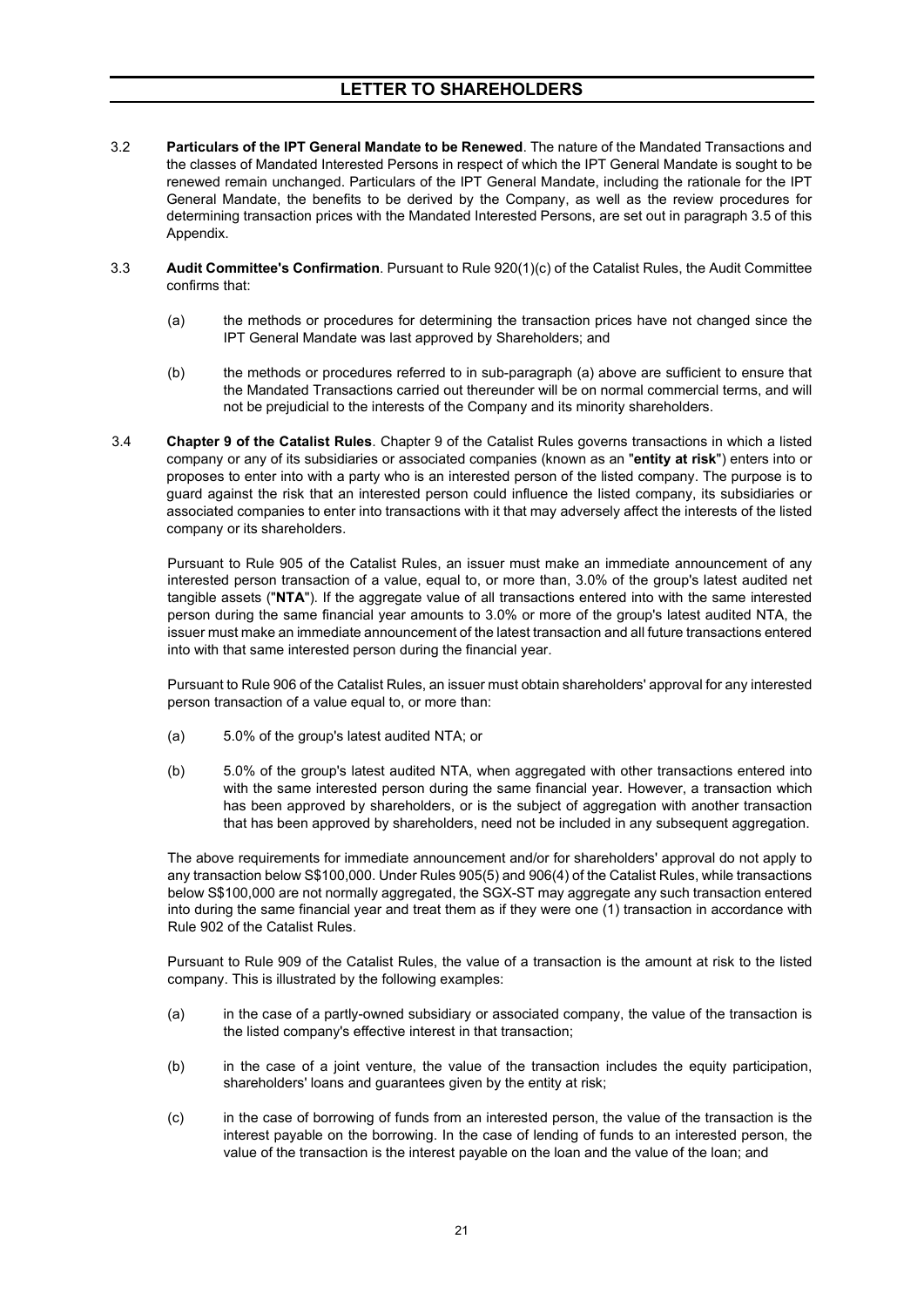(d) in the case that the market value or book value of the asset to be disposed of is higher than the consideration from an interested person, the value of the transaction is the higher of the market value or book value of the asset.

Based on the audited consolidated financial statements of the Group for FY2021, the consolidated NTA of the Group was S\$128,845,000. Accordingly, in relation to the Group, for the purposes of Chapter 9 of the Catalist Rules, in the current financial year and until the audited consolidated financial statements of the Group for FY2022 are published, 5.0% of the Group's latest audited consolidated NTA would be S\$6,442,250.

Part VIII of Chapter 9 of the Catalist Rules allows an issuer to seek a general mandate from its shareholders for recurring transactions of a revenue or trading nature or those necessary for its day-today operations such as the purchase and sale of supplies and materials, but not in respect of the purchase or sale of assets, undertakings or businesses. A general mandate is subject to annual renewal.

For the purposes of Chapter 9 of the Catalist Rules:

- (a) an "**approved exchange**" means a stock exchange that has rules which safeguard the interests of shareholders against interested person transactions according to similar principles as Chapter 9;
- (b) an "**associate**" in relation to an interested person who is a director, chief executive officer or controlling shareholder, includes an immediate family member (that is, the spouse, child, adopted child, step-child, sibling or parent) of such director, chief executive officer or controlling shareholder, the trustees of any trust of which the director/his immediate family, the chief executive officer/his immediate family or the controlling shareholder/his immediate family is a beneficiary, or in the case of a discretionary trust, is a discretionary object, and any company in which the director/his immediate family, the chief executive officer/his immediate family or the controlling shareholder/his immediate family has or have an aggregate interest (directly or indirectly) of 30.0% or more, and, where a controlling shareholder is a corporation, its subsidiary or holding company or fellow subsidiary or a company in which it and/or they have (directly or indirectly) an interest of 30.0% or more;
- (c) an "**associated company**" means a company in which at least 20.0% but not more than 50.0% of its shares are held by the listed company or group;
- (d) an "**entity at risk**" means:
	- (i) the listed company;
	- (ii) a subsidiary of the listed company that is not listed on the SGX-ST or an approved exchange; or
	- (iii) an associated company of the listed company that is not listed on the SGX-ST or an approved exchange, provided that the listed company and/or its subsidiaries (the "listed group"), or the listed group and its interested person(s), has control over the associated company;
- (e) an "**interested person**" means a director, chief executive officer or controlling shareholder of the listed company or an associate of such director, chief executive officer or controlling shareholder;
- (f) the SGX-ST may deem any person or entity to be an interested person if the person or entity has entered into or proposes to enter into (i) a transaction with an entity at risk; and (ii) an agreement or arrangement with an interested person in connection with that transaction.
- (g) a "**primary interested person**" means a director, chief executive officer or controlling shareholder of the listed company;
- (h) an "**interested person transaction**" means a transaction between an entity at risk and an interested person;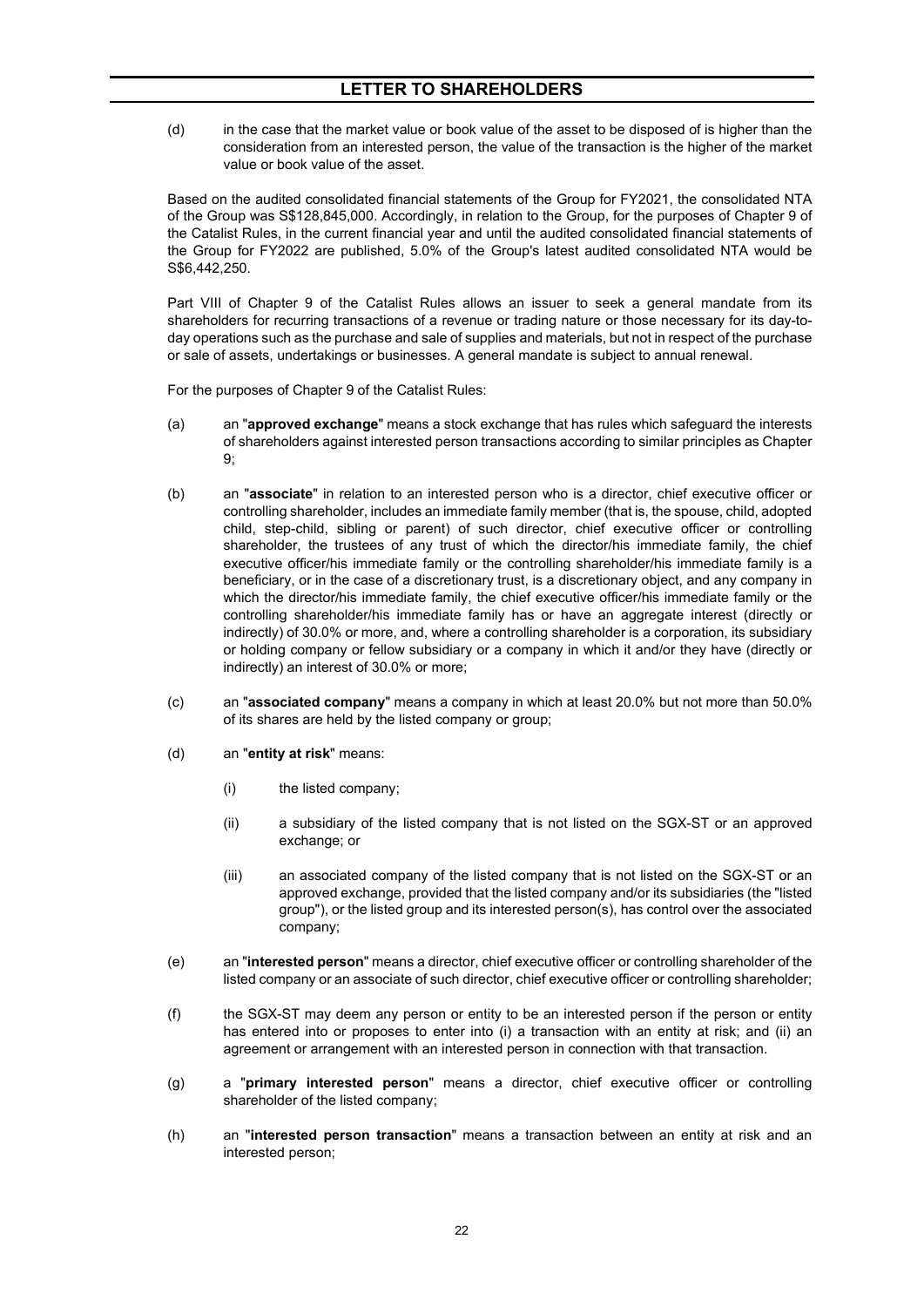- (i) a "**transaction**" includes the provision or receipt of financial assistance; the acquisition, disposal or leasing of assets; the provision or receipt of goods or services; the issuance or subscription of securities; the granting of or being granted options; and the establishment of joint ventures or joint investments, whether or not entered into in the ordinary course of business, and whether or not entered into directly or indirectly; and
- (j) in interpreting the term "**same interested person**" for the purpose of aggregation of the values of all transactions entered into with the same interested person during the same financial year under Rules 905 and 906 of Chapter 9 of the Catalist Rules, the following applies:
	- (i) transactions between (A) an entity at risk and a primary interested person; and (B) an entity at risk and an associate of that primary interested person, are deemed to be transactions between an entity at risk with the same interested person.

Transactions between (1) an entity at risk and a primary interested person; and (2) an entity at risk and another primary interested person, are deemed to be transactions between an entity at risk with the same interested person if the primary interested person is also an associate of the other primary interested person.

(ii) transactions between an entity at risk and interested persons who are members of the same group are deemed to be transactions between the entity at risk with the same interested person.

If an interested person (which is a member of a group) is listed, its transactions with the entity at risk need not be aggregated with transactions between the entity at risk and other interested persons of the same group, provided that the listed interested person and other listed interested persons have boards the majority of whose directors are different and are not accustomed to act on the instructions of the other interested persons and have audit committees whose members are completely different.

#### 3.5 **Renewal of the IPT General Mandate**

#### 3.5.1 *Introduction*

The Company anticipates that the EAR Group would, in the ordinary course of business, continue to enter into certain transactions with its interested persons (as such term is defined in the Catalist Rules), including but not limited to those categories of transactions described below. In view of the time-sensitive and recurrent nature of commercial transactions, it would be advantageous for the Company to obtain a renewal of the IPT General Mandate from its Shareholders to enter into the Mandated Transactions with the Mandated Interested Persons in the EAR Group's ordinary course of business, which are necessary for the day-to-day operations of the EAR Group, provided that all such transactions are carried out on normal commercial terms and are not prejudicial to the interests of the Company and its minority Shareholders.

Chapter 9 of the Catalist Rules allows a listed company to obtain a mandate from its shareholders for recurrent interested person transactions which are of a revenue or trading nature or for those necessary for its day-to-day operations. These transactions may not include the purchase or sale of assets, undertakings or businesses which are not part of its day-to-day operations.

The IPT General Mandate will take effect from the passing of the ordinary resolution relating thereto, and will continue in force until the conclusion of the next annual general meeting of the Company (unless revoked or varied by the Company in general meeting). Approval from Shareholders will be sought for the renewal of the IPT General Mandate at the next annual general meeting (or extraordinary general meeting following such annual general meeting) and each subsequent annual general meeting (or extraordinary general meeting following such annual general meeting) of the Company, subject to satisfactory review by the Audit Committee of its continued application to the Mandated Transactions.

#### 3.5.2 *Entities at Risk*

For the purposes of the IPT General Mandate, an "**Entity at Risk**" means: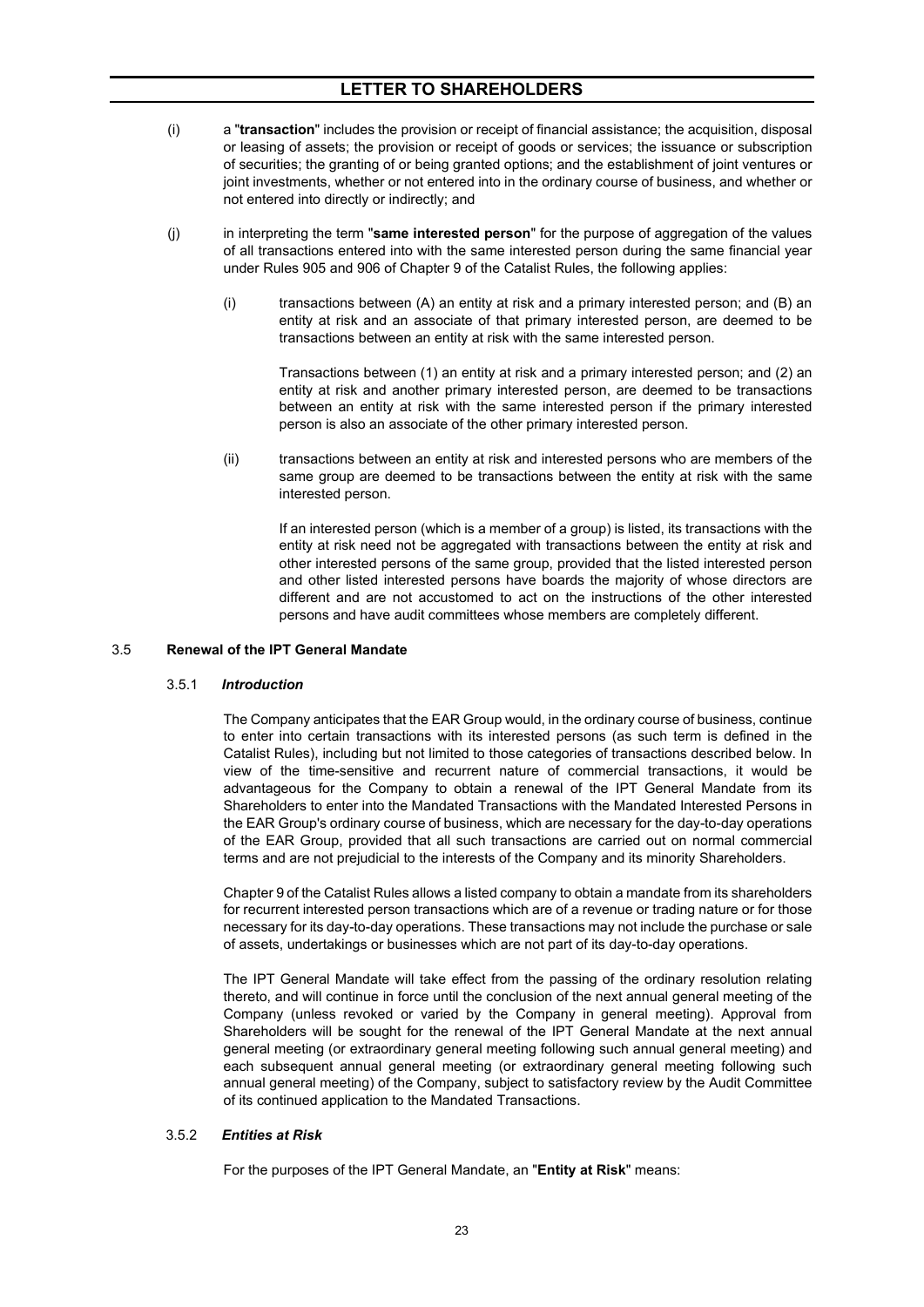- (a) the Company;
- (b) a subsidiary of the Company (excluding subsidiaries listed on the SGX-ST or an approved exchange); or
- (c) an associated company of the Company (other than an associated company that is listed on the SGX-ST or an approved exchange) over which the Group, or the Group and our interested person(s), has or have control.

(the "**EAR Group**").

#### 3.5.3 *Classes of Mandated Interested Persons*

The IPT General Mandate will apply to the transactions that are carried out between any Entity at Risk and Mr. Lim Hee Liat and his associates (the "**Mandated Interested Persons**" and each a "**Mandated Interested Person**", all being "interested persons" as defined in the Catalist Rules).

Transactions between the Mandated Interested Persons and the Group which do not fall within the ambit of the IPT General Mandate shall be subject to the relevant provisions of Chapter 9 of the Catalist Rules and/or other applicable provisions of the Catalist Rules. In particular, if such a transaction, when aggregate with other transactions entered into with the same interested person during the same financial year, is equal to or more than 5.0% of the Group's latest audited NTA, such transaction will be subject to Shareholders' approval before they can be entered into.

#### 3.5.4 *Categories of Mandated Interested Person Transactions*

The types of transactions with the Mandated Interested Persons to which the IPT General Mandate will apply are the rental of coffee shops between the EAR Group and the Mandated Interested Persons in the ordinary course of business of the Group. The transactions within this category include:

- (a) renewal of the 18 separate lease agreements entered into by CDP Kimly Pte. Ltd., an indirect wholly-owned subsidiary of the Company, with the respective LHL Companies in relation to the rental of the 18 coffee shops (the "**LHL Coffee Shop Leases**");
- (b) leasing of coffee shops from Mandated Interested Persons other than those which are the subject of the LHL Coffee Shop Leases ("**New Leases**"); and
- (c) renewal of the New Leases,

#### (the "**Mandated Transactions**").

The IPT General Mandate covers only such recurrent Mandated Transactions of a revenue or trading nature or those necessary for the Group's day-to-day operations, which are entered into in the ordinary course of business. For the avoidance of doubt, any purchase or sale of any assets, undertakings or businesses are not covered under the IPT General Mandate.

The IPT General Mandate does not cover any transaction by any member of the Group with the Mandated Interested Persons where such transaction is below S\$100,000 in value, as the threshold and aggregation requirements contained in Chapter 9 of the Catalist Rules would not apply to such transactions. Under Rules 905(5) and 906(4) of the Catalist Rules, while transactions below S\$100,000 are not normally aggregated, the SGX-ST may aggregate any such transaction entered into during the same financial year and treat them as if they were one (1) transaction in accordance with Rule 902 of the Catalist Rules.

### 3.5.5 *Rationale for and Benefits of the IPT General Mandate*

The IPT General Mandate and its subsequent renewal on an annual basis would eliminate the need to announce, or to announce and convene separate general meetings from time to time to seek Shareholders' prior approval as and when potential Mandated Transactions with Mandated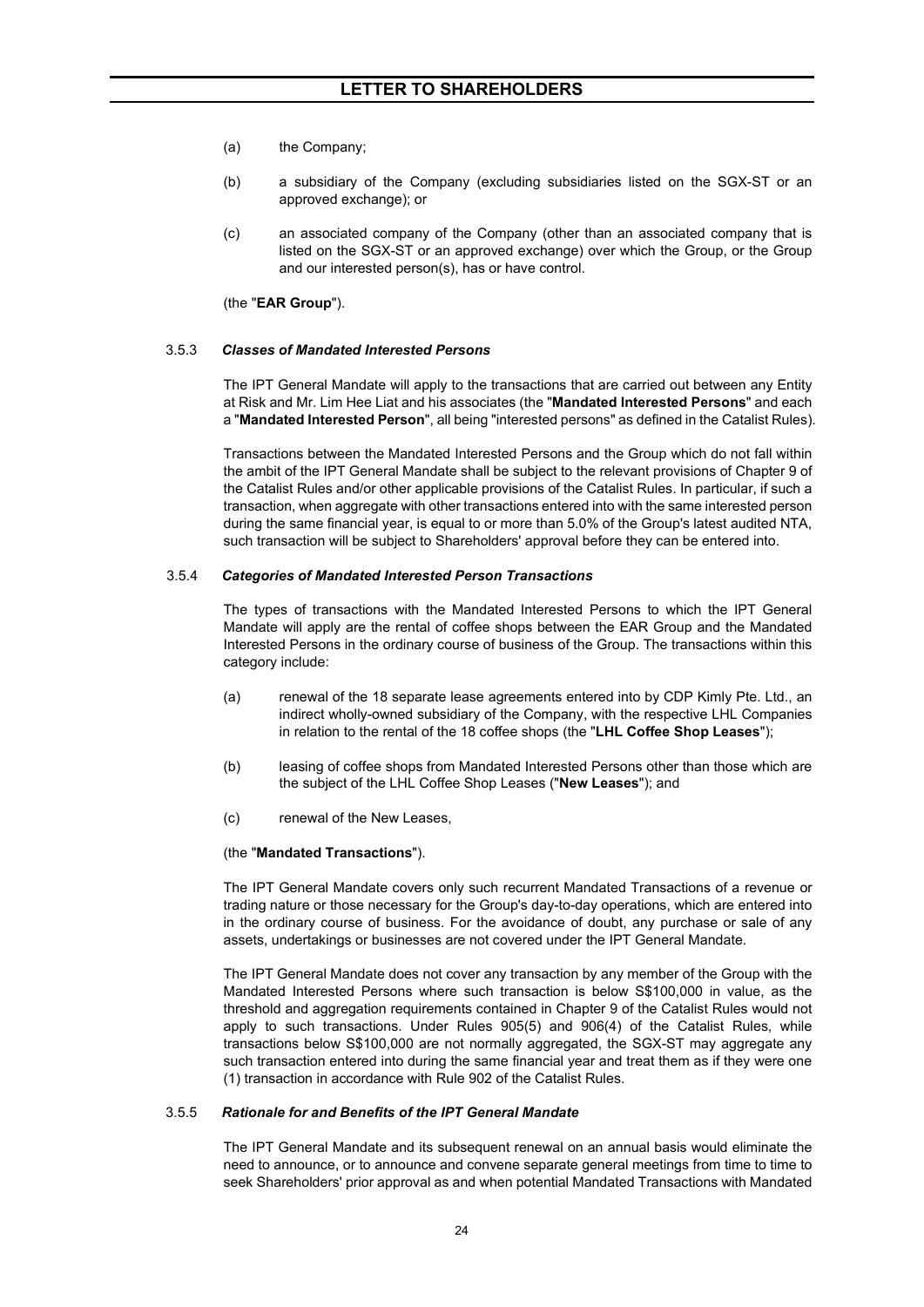Interested Persons arise, thereby saving substantial administrative time and costs expended in convening such meetings, without compromising the corporate objectives of the EAR Group and adversely affecting the business opportunities available to the EAR Group.

The IPT General Mandate is intended to facilitate transactions in the normal course of business of the EAR Group which are transacted from time to time with the Mandated Interested Persons, provided that they are carried out at arm's length and on normal commercial terms, and are not prejudicial to the interests of the Company and its minority Shareholders. The EAR Group will benefit from having access to competitive quotes from the Mandated Interested Persons in addition to obtaining quotes from, or transacting with, non-Mandated Interested Persons.

In accordance with the requirements of Chapter 9 of the Catalist Rules, the Company will (a) disclose in its Annual Report the aggregate value of transactions conducted with Mandated Interested Persons pursuant to the IPT General Mandate during FY2021 (as well as in the annual reports for subsequent financial years that the IPT General Mandate continues to be in force); and (b) announce the aggregate value of transactions conducted with Mandated Interested Persons pursuant to the IPT General Mandate for the financial periods that the Company is required to report on pursuant to Rule 705 of the Catalist Rules (which relates to half-yearly reporting by listed companies) within the time required for the announcement of such report.

#### 3.5.6 *Review Procedures for Mandated Transactions with Mandated Interested Persons*

To ensure that Mandated Transactions with Mandated Interested Persons are undertaken at: (a) arm's length basis and on normal commercial terms consistent with the Group's usual business practices and on terms which are generally not more favourable than those extended to unrelated third parties; or (b) in any event on terms no less favourable to the Group than prevailing open market rates, and will not be prejudicial to the interests of the Company and its minority Shareholders, the Group will adopt the following procedures for the review and approval of Mandated Transactions under the IPT General Mandate:

- (a) The following procedures will be adopted in relation to the rental of coffee shops from Mandated Interested Persons:
	- (i) Rental of Coffee Shops

In relation to the rental of coffee shops from the Mandated Interested Persons (whether new leases or renewal of the existing LHL Coffee Shop Leases or any other lease), which should be upon similar covenants and conditions of lease, the rent payable by the Group to the Mandated Interested Persons shall be at a monthly rent being no higher than an independent valuation conducted not more than two (2) months prior to the lease and/or the renewal of the lease ("**Market Rental**") and no lower than 75.0% of the Market Rental, such cost of valuation to be borne by the Group.

- (ii) In general, the Group will only enter into New Leases or renew the LHL Coffee Shop Leases with the LHL Companies if the Group is satisfied that the rent payable is in line with or better than prevailing market rental rates for comparable spaces, taking into account factors such as the type and variety of food offerings, vibrancy and location of the coffee shop, overall atmosphere of the coffee shops and any other relevant factors that may affect rental rates or terms of the lease.
- (b) The following review and approval procedures will apply to the Mandated Transactions:
	- (i) Transactions equal to or exceeding S\$100,000 each in value but below the Financial Limit (as defined below) each in value, will be reviewed and approved by the Finance Director / Chief Financial Officer (or equivalent person) and a non-interested Executive Director (collectively, the "**Relevant Authorised Persons**").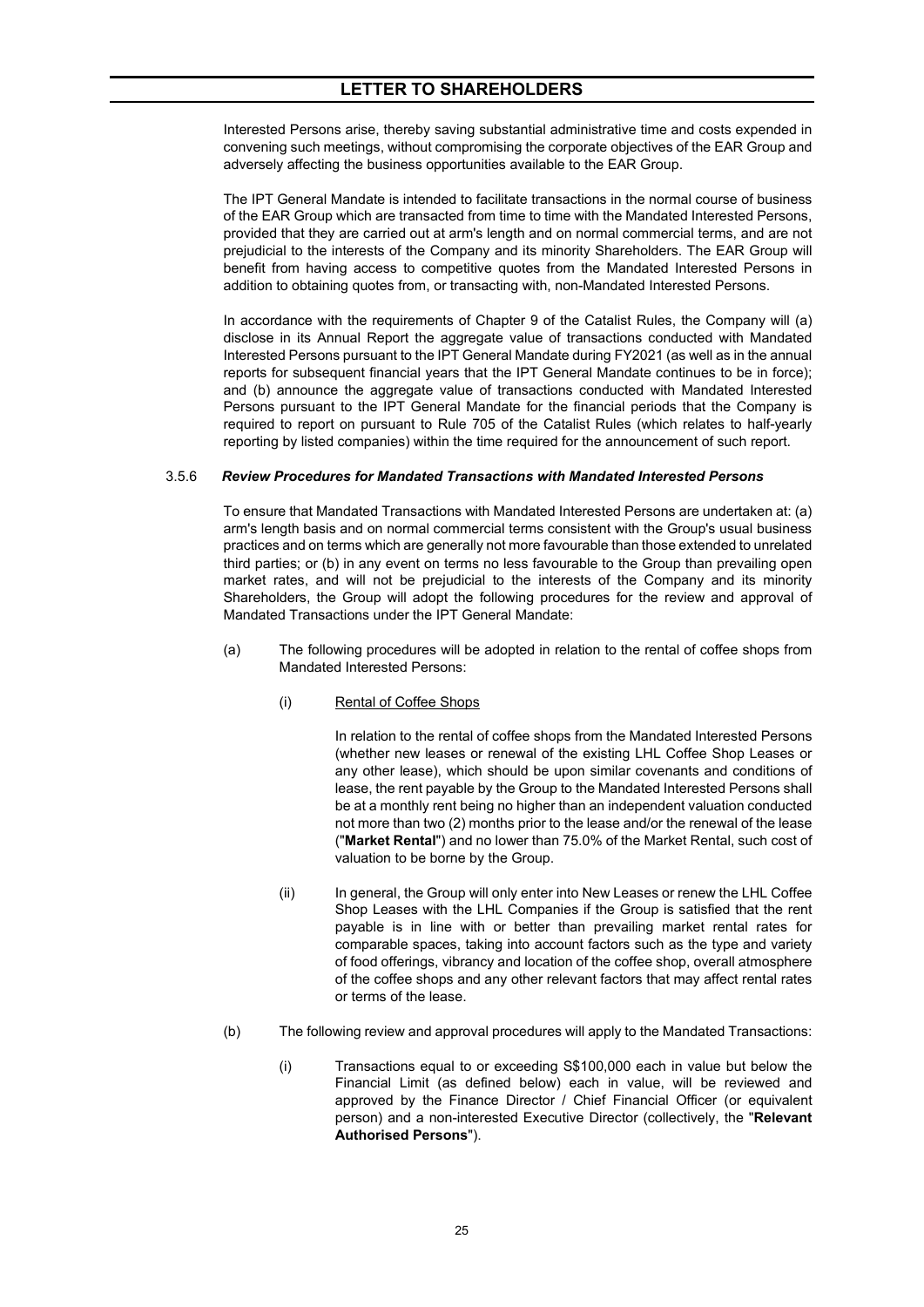- (ii) Transactions equal to or exceeding the Financial Limit (as defined below) each in value will be reviewed and approved by a majority of the Audit Committee.
- (iii) Any of the Relevant Authorised Persons, and the Audit Committee, may, as he/it deems fit, request for additional information pertaining to the transaction under review from independent sources or advisers, including requesting for an independent financial adviser's opinion and/or the obtaining of valuations from independent professional valuers.

For the purposes of sub-paragraphs (i) and (ii) above, the financial limit ("**Financial Limit**") shall be the amount equivalent to 5.0% of the Group's audited consolidated NTA for the time being, as determined by reference to the Group's latest announced audited consolidated financial statements. For the avoidance of doubt, the value of each Mandated Transaction is based on the total rent payable for the duration of the lease and excludes the option renewal term.

- (c) The following will apply to the review and approval process for all categories of Mandated Transactions:
	- (i) Under Category (b)(i) above, in the event that any of the Relevant Authorised Persons has an interest in the transaction or is a nominee for the time being of the Mandated Interested Person, or if any associate (as defined in the Catalist Rules) of the Relevant Authorised Persons is involved in the decision making process on the part of the Mandated Interested Person, the review and approval process shall be undertaken by the remaining Relevant Authorised Persons who do not have an interest in the transaction or are a nominee for the time being of the Mandated Interested Person, and who are not subject to such conflicts of interest.
	- (ii) In the event that all of the Relevant Authorised Persons have an interest in the transaction, are nominees for the time being of the Mandated Interested Person or have associates (as defined in the Catalist Rules) involved in the decision making process on the part of the Mandated Interested Person or are subject to such conflicts of interest, the review and approval process shall be undertaken by the Chairman of the Audit Committee or another member of the Audit Committee (who is not a nominee of the Mandated Interested Person, has no interest in the transaction and is not subject to such conflicts of interest) designated by the Chairman of the Audit Committee from time to time for such purpose.
	- (iii) Under Category (b)(ii) above, in the event that a member of the Audit Committee has an interest in a transaction or is a nominee for the time being of the Mandated Interested Person, or if any associate (as defined in the Catalist Rules) of a member of the Audit Committee is involved in the decision making process on the part of the Mandated Interested Person, he shall abstain from participating in the review and approval process of the Audit Committee in relation to that transaction.
	- (iv) In the event that a member of the Audit Committee (who is not a nominee of the Mandated Interested Person, has no interest in the transaction and is not subject to such conflicts of interest) also serves as an Independent Non-Executive director on the Board of Directors or (as the case may be) an audit or other board committee of the Mandated Interested Person, and he participates in the review and approval process of the Audit Committee in relation to a transaction with that Mandated Interested Person, he will abstain from participating on any decision before the board or committee of that Mandated Interested Person with respect to such transaction.

The review procedures for the Mandated Transactions with Mandated Interested Persons remain the same as those disclosed in the Appendix to the FY2020 Annual Report.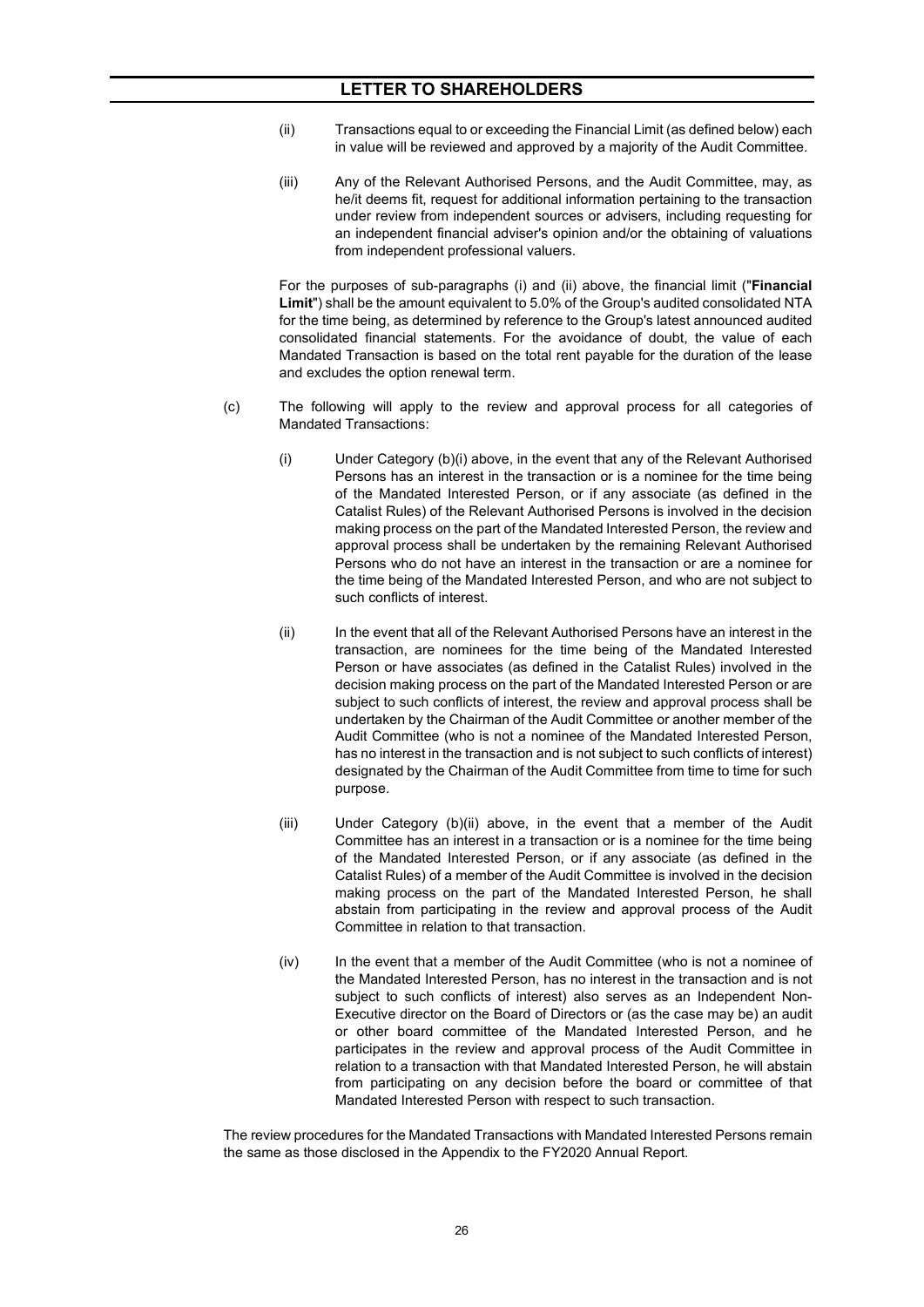#### 3.5.7 *Additional Guidelines and Review Procedures*

In addition to the guidelines and review procedures set out above, the Group will implement the following additional guidelines to ensure that the Mandated Transactions carried out under the IPT General Mandate are undertaken at arms' length basis and on normal commercial terms:

- (a) The Company will maintain a register of Mandated Transactions carried out with Mandated Interested Persons (recording the basis, including the quotations obtained to support such basis, on which they are entered into), and the Company's annual internal audit plan will incorporate a review of all Mandated Transactions entered into in the relevant financial year pursuant to the IPT General Mandate.
- (b) The Audit Committee will review the internal audit reports on Mandated Transactions to ascertain that the internal control procedures and review procedures for Mandated Transactions have been complied with.
- (c) If during any of the reviews by the Audit Committee, the Audit Committee is of the view that the internal control procedures and review procedures for Mandated Transactions have become inappropriate or insufficient in the event of changes to the nature of, or manner in which, the business activities of the Group or the Mandated Interested Persons are conducted, the Company will revert to Shareholders for a fresh general mandate based on new internal control procedures and review procedures so that Mandated Transactions will be carried out at arm's length, on normal commercial terms and will not be prejudicial to the interests of the Company and its minority Shareholders.
- (d) The Audit Committee will review the Mandated Transactions on a quarterly basis.

The additional guidelines and review procedures for the Mandated Transactions above remain the same as those disclosed in the Appendix to the FY2020 Annual Report.

#### 3.5.8 *Review of Non-Mandated Interested Person Transactions and Review by Audit Committee*

All other existing and future interested person transactions not subject to the IPT General Mandate will be reviewed and approved in accordance with the threshold limits as set out under Chapter 9 of the Catalist Rules, to ensure that they are carried out on normal commercial terms and are not prejudicial to the interests of the Company and its minority Shareholders. In the event that such interested person transactions require the approval of the Board of Directors and the Audit Committee, the relevant information will be submitted to the Board of Directors and the Audit Committee for review. In the event that such interested person transactions require the approval of the Shareholders, additional information may be required to be presented to Shareholders and an independent financial adviser may be appointed for an opinion.

The Audit Committee will also review all interested person transactions to ensure that the prevailing rules and regulations of the SGX-ST (in particular, Chapter 9 of the Catalist Rules) are complied with.

The review procedures for all other existing and future interested person transactions not subject to the IPT General Mandate remain the same as those disclosed in the Appendix to the FY2020 Annual Report.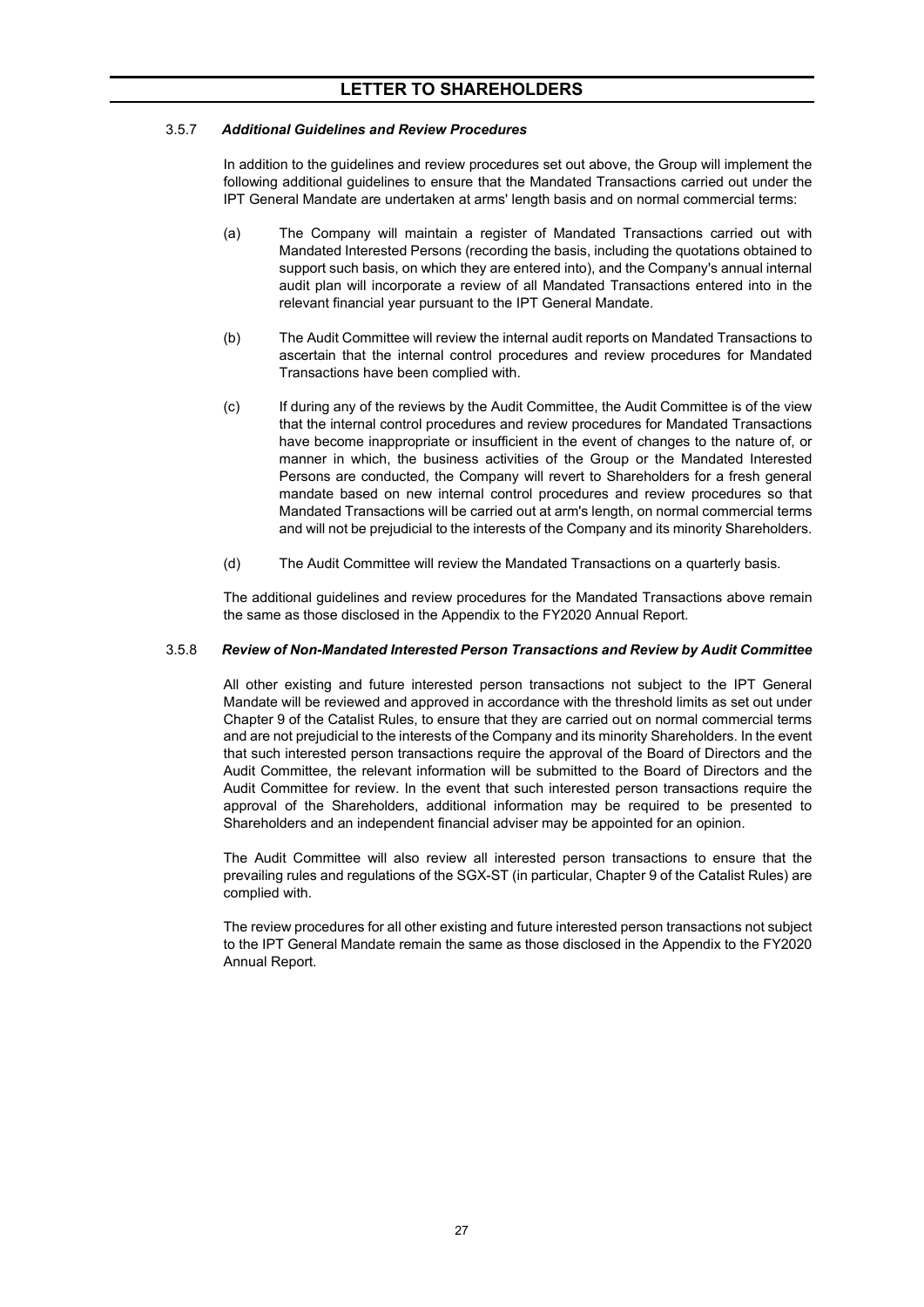### <span id="page-27-0"></span>**4. DIRECTORS' AND SUBSTANTIAL SHAREHOLDERS' INTERESTS**

4.1 **Directors' Interests.** As at the Latest Practicable Date, the interests of the Directors in the Shares before and after the Share Buyback pursuant to the Share Buyback Mandate, assuming (a) the Company purchases the 124,176,949 Shares; and (b) there is no change in the number of Shares (whether direct or deemed) held by the Directors, are set out below:

|                                    |                        |             | <b>Before the Share Buyback</b> |             |                       |             | <b>After the</b><br><b>Share</b><br><b>Buyback</b> |  |
|------------------------------------|------------------------|-------------|---------------------------------|-------------|-----------------------|-------------|----------------------------------------------------|--|
|                                    | <b>Direct Interest</b> |             | Deemed Interest $(2)$           |             | <b>Total Interest</b> |             | Total                                              |  |
| <b>Directors</b>                   | No. of Shares          | $9/2^{(1)}$ | No. of Shares                   | $9/6^{(1)}$ | No. of Shares         | $9/6^{(1)}$ | <b>Interest</b><br>$\frac{9}{6}$ <sup>(4)</sup>    |  |
| Lau Chin Huat                      | 1,280,000              | 0.10        |                                 |             | 1,280,000             | 0.10        | 0.11                                               |  |
| Wong Kok Yoong<br>Karen            |                        |             |                                 |             |                       |             |                                                    |  |
| Lim Teck Chai                      |                        | –           | 684.600                         | 0.06        | 684.600               | 0.06        | 0.06                                               |  |
| Danny<br>Wee Tian Chwee<br>Jeffrey |                        |             |                                 |             |                       |             |                                                    |  |

#### **Notes:**

- (1) Based on the total number of issued Shares (excluding Treasury Shares) as at the Latest Practicable Date.
- (2) Deemed interests refer to interests determined pursuant to Section 4 of the SFA.
- (3) Assuming the Company purchases or acquires the maximum number of Shares, being 124,176,949 Shares, pursuant to the Share Buyback Mandate, the percentage after the Share Buyback is calculated based on 1,117,592,541 Shares (excluding Treasury Shares).
- 4.2 **Substantial Shareholders' Interests**. As at the Latest Practicable Date, the interests of the Substantial Shareholders in the Shares before and after the Share Buyback pursuant to the Share Buyback Mandate, assuming (a) the Company purchases the 124,176,949 Shares; and (b) there is no change in the number of Shares (whether direct or deemed) held by the Substantial Shareholders, are set out below:

|                                           | <b>Before the Share Buyback</b> |             |                                |             |                       |       | After the<br><b>Share</b><br><b>Buyback</b> |
|-------------------------------------------|---------------------------------|-------------|--------------------------------|-------------|-----------------------|-------|---------------------------------------------|
| <b>Substantial</b><br><b>Shareholders</b> | <b>Direct Interest</b>          |             | Deemed Interest <sup>(2)</sup> |             | <b>Total Interest</b> |       | Total<br>Interest                           |
| (other than<br>Directors)                 | No. of Shares                   | $9/0^{(1)}$ | No. of Shares                  | $9/6^{(1)}$ | No. of Shares         | 9/10  | $9/2^{(3)}$                                 |
| Lim Hee Liat                              | 493.915.165                     | 39.78       |                                |             | 493.915.165           | 39.78 | 44.19                                       |
| Peh Oon Kee                               | 99.309.105                      | 8.00        |                                |             | 99.309.105            | 8.00  | 8.89                                        |
| Ng Lay Beng                               | 60.486.866                      | 4.87        | 10.300.000                     | 0.83        | 70.786.866            | 5.70  | 6.33                                        |

#### **Notes:**

- (1) Based on the total number of issued Shares (excluding Treasury Shares) as at the Latest Practicable Date.
- (2) Deemed interests refer to interests determined pursuant to Section 4 of the SFA.
- (3) Assuming the Company purchases or acquires the maximum number of Shares, being 124,176,949 Shares, pursuant to the Share Buyback Mandate, the percentage after the Share Buyback is calculated based on 1,117,592,541 Shares (excluding Treasury Shares).

### <span id="page-27-1"></span>**5. DIRECTORS' RECOMMENDATIONS**

5.1 **The Proposed Renewal of the Share Buyback Mandate**. The Directors having considered, *inter alia*, the rationale for the proposed renewal of the Share Buyback Mandate, are of the opinion that the proposed renewal of the Share Buyback Mandate is in the best interests of the Company and its Shareholders.

Accordingly, the Directors recommend that the Shareholders vote in favour of Ordinary Resolution 11 in relation to the proposed renewal of the Share Buyback Mandate.

The Chairman of the AGM will accept appointment as proxy for any Shareholder to vote in respect of the Ordinary Resolution 11 relating to the proposed renewal of the Share Buyback Mandate where such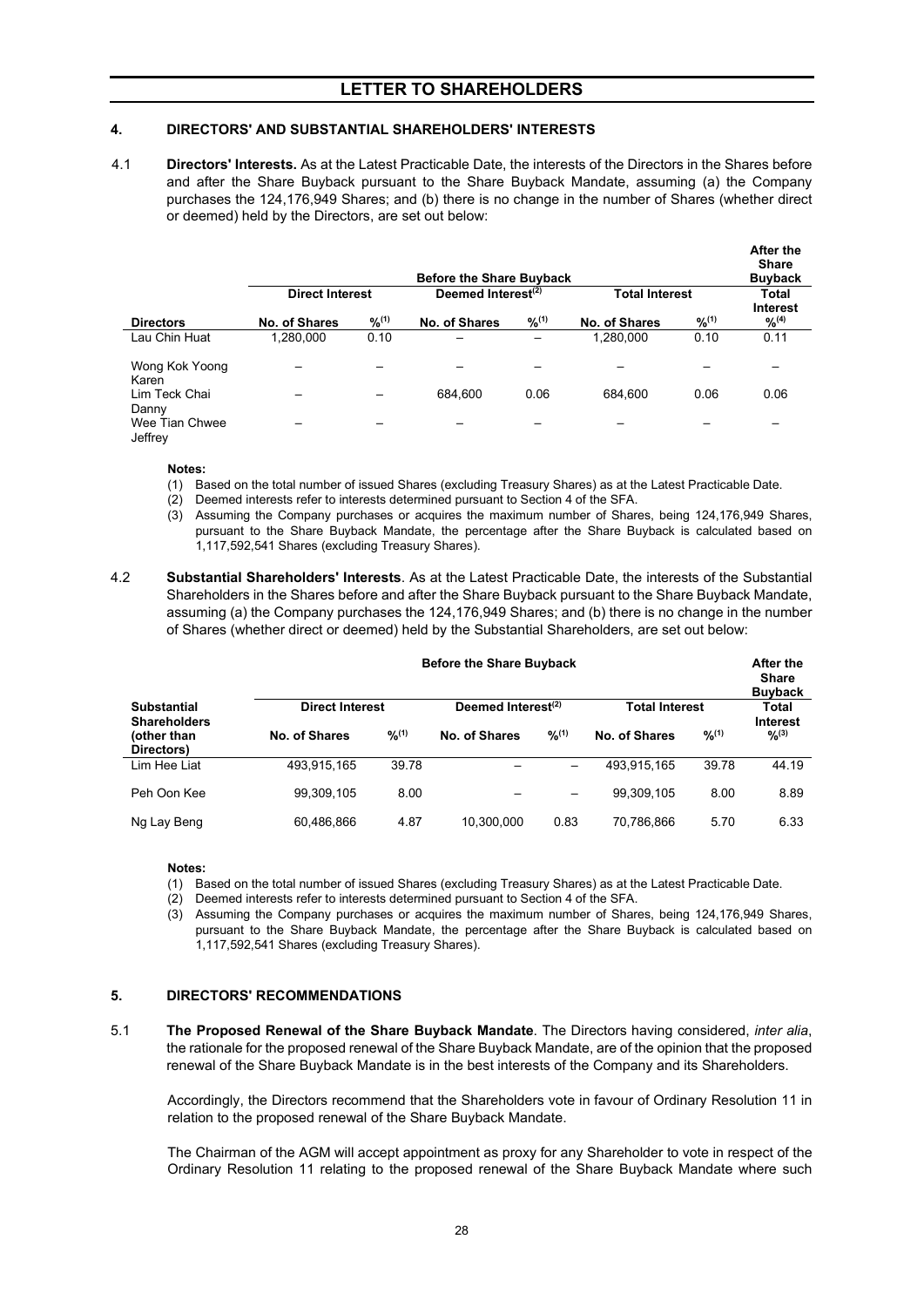Shareholder has given specific instructions in a validly completed and submitted Proxy Form as to voting, or abstentions from voting, in respect of such ordinary resolution.

5.2 **The Proposed Renewal of the IPT General Mandate**. The Directors who are considered independent for the purposes of the proposed renewal of the IPT General Mandate, having considered, *inter alia*, the scope, procedures, rationale and benefits of the IPT General Mandate, are of the opinion that the proposed renewal of the IPT General Mandate is in the best interests of the Company and its Shareholders.

Accordingly, the Directors recommend that the Shareholders vote in favour of Ordinary Resolution 12 in relation to the proposed renewal of the IPT General Mandate.

The Chairman of the AGM will accept appointment as proxy for any Shareholder to vote in respect of the Ordinary Resolution 12 relating to the proposed renewal of the IPT General Mandate where such Shareholder has given specific instructions in a validly completed and submitted Proxy Form as to voting, or abstentions from voting, in respect of such ordinary resolution.

#### <span id="page-28-0"></span>**6. ANNUAL GENERAL MEETING**

- 6.1 **Date and Time of the AGM.** The AGM will be held by way of electronic means on 26 January 2022 at 3.00 p.m. for the purpose of considering and, if thought fit, passing with or without modifications the ordinary resolutions set out in the Notice of AGM dated 11 January 2022 which is attached to the Annual Report.
- 6.2 **No Attendance at AGM.** To help keep COVID-19 transmission risks to a minimum, the AGM will be held by electronic means. Shareholders should note that there will be no physical attendance at the AGM.
- 6.3 **Alternative Arrangements**. Instead, alternative arrangements have been put in place to allow Shareholders to participate at the AGM. Shareholders should refer to the Notice of AGM for further information, including the steps to be taken by Shareholders to participate at the AGM, which has been uploaded on SGXNET at the following URL: https://www.sgx.com/securities/company-announcements and is also available on the Company's website at the following URL: https://kimlygroup.sg.
- 6.4 **When Depositor Regarded as Shareholder**. A Depositor shall not be regarded as a Shareholder of the Company entitled to attend the AGM and to speak and vote thereat unless his name appears on the Depository Register at least 72 hours before the time fixed for the AGM.

#### <span id="page-28-1"></span>**7. ABSTENTION FROM VOTING**

7.1 **The Proposed Renewal of the Share Buyback Mandate**. Mr. Lim Hee Liat will abstain, and have undertaken to ensure that his associates will abstain, from voting at the AGM in respect of Ordinary Resolution 11 relating to the proposed renewal of the Share Buyback Mandate, pursuant to the conditions under Appendix 2 of the Take-Over Code as set out in paragraph 2.14 above. The Company will disregard any votes cast on a resolution by the persons required to abstain from voting.

The Chairman of the AGM will accept appointment as proxy for any Shareholder to vote in respect of Ordinary Resolution 11 relating to the proposed renewal of the Share Buyback Mandate where such Shareholder has given specific voting instructions in a validly completed and submitted Proxy Form as to voting, or abstention from voting, in respect of the said resolution.

7.2 **The Proposed Renewal of the IPT General Mandate**. Mr. Lim Hee Liat will abstain, and have undertaken to ensure that his associates will abstain, from voting at the AGM in respect of Ordinary Resolution 12 relating to the proposed renewal of the IPT General Mandate. The Company will disregard any votes cast on a resolution by the persons required to abstain from voting.

The Chairman of the AGM will accept appointment as proxy for any Shareholder to vote in respect of Ordinary Resolution 12 relating to the proposed renewal of the IPT General Mandate where such Shareholder has given specific voting instructions in a validly completed and submitted Proxy Form as to voting, or abstention from voting, in respect of the said resolution.